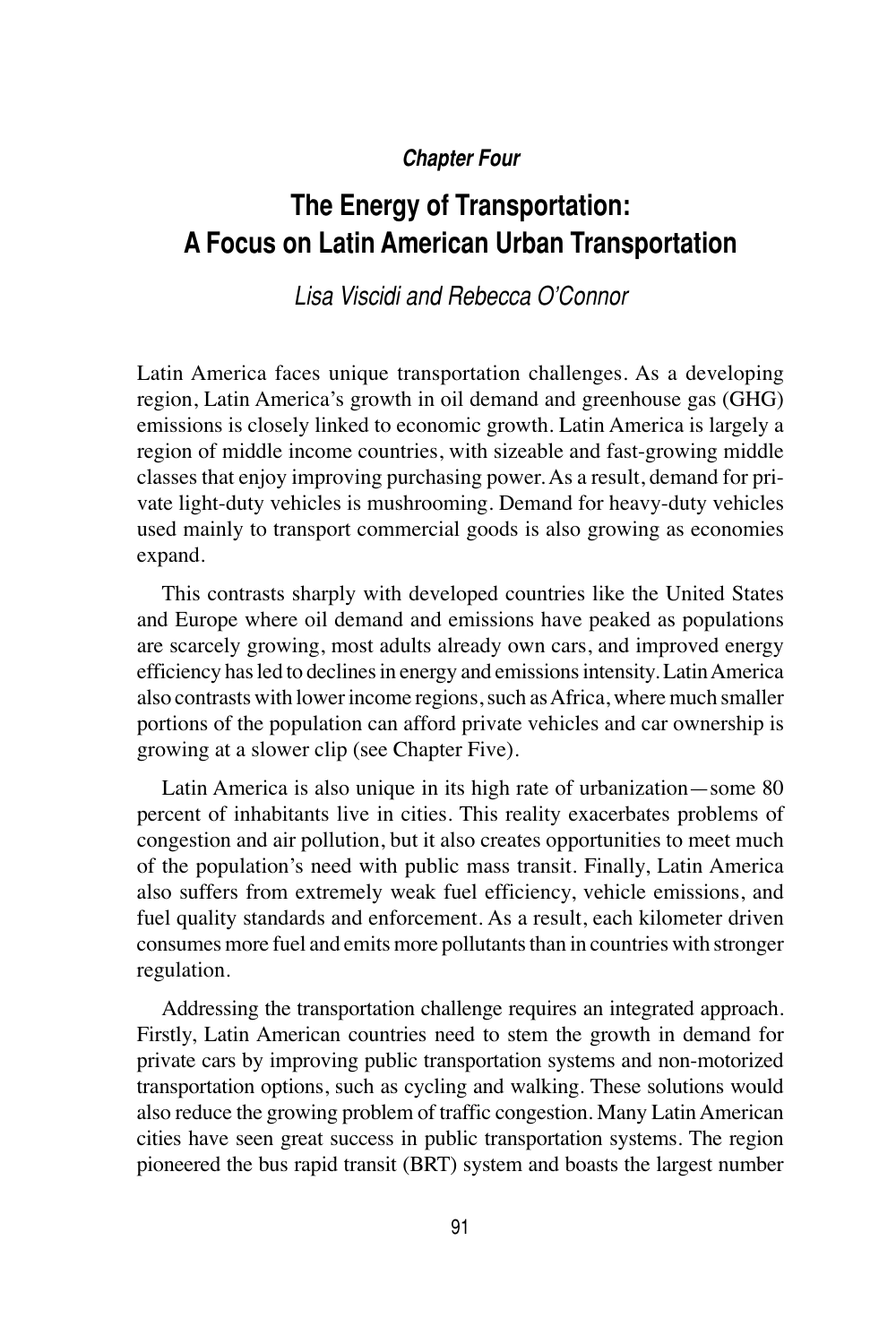of BRT systems in the world. However, public transportation systems in Latin America are no longer adequate to meet the demands of passengers, and most cities have not done enough to promote alternative forms of transportation.

Secondly, Latin American countries urgently need to improve fuel efficiency and fuel quality. Experience from other countries, such as the United States, demonstrates that developing and implementing more stringent fuel economy standards can have the largest impact on reducing oil demand of any policy measure. In addition, Latin America is far behind the developed world in imposing fuel quality standards, which not only contributes to GHG emissions but also increaseslocal air pollution, with detrimental effects on human health.

Thirdly, Latin American countries need to do more to diversify fuel sources for transportation. In the long term, it is most important to transition to electric vehicles (EVs), which provide the most viable pathway to zero emissions transportation. While some countries in the region have instituted policies and incentives to promote electric mobility, Latin America has a long way to go toward large-scale use of EVs, and EV markets are tiny compared to many in Europe, Asia, and the United States. Other lower carbon fuel sources, such as natural gas and biofuels, have helped to reduce emissions from the transportation sector in some Latin American countries, and there is potential to expand these markets.

This chapter analyzes the transportation challenge in Latin America and provides critical policy solutions. The chapter focuses on passenger road transportation because although freight transport is responsible for about half of Latin American road carbon emissions, there is more potential to reduce emissions from passenger transport. This is in part because Latin America's high urbanization rate, which is projected to reach almost 90 percent of the population in 2050, <sup>1</sup> makes it feasible for mass public and nonmotorized transportation to cover a large portion of the population's mobility needs. Indeed, urban population density is inversely correlated with GHG emissions from land transport.<sup>2</sup> In addition, there is great potential to expand

<sup>1.</sup> Comisión Económica para América Latina y el Caribe, "Estimaciones y proyecciones de población total, urbana y rural, y económicamente activa" (Revisión 2017) https://www.cepal.org/es/temas/proyecciones-demograficas/estimaciones-proyecciones-poblacion-total-urbana-rural-economicamente-activa (accessed September 29, 2017)

<sup>2.</sup> Ralph Sims, Roberto Schaeffer, Felix Creutzig, Xochitl Cruz-Núñez, Marcio D'Agosto, Delia Dimitriu, Maria Josefina Figueroa Meza, Lew Fulton, Shigeki Kobayash, Oliver Lah, Alan McKinnon, Peter Newman, Minggao Ouyang (China), James Jay Schauer (USA), Daniel Sperling, Geetam Tiwari, "Transport" in *Climate Change 2014: Mitigation of Climate*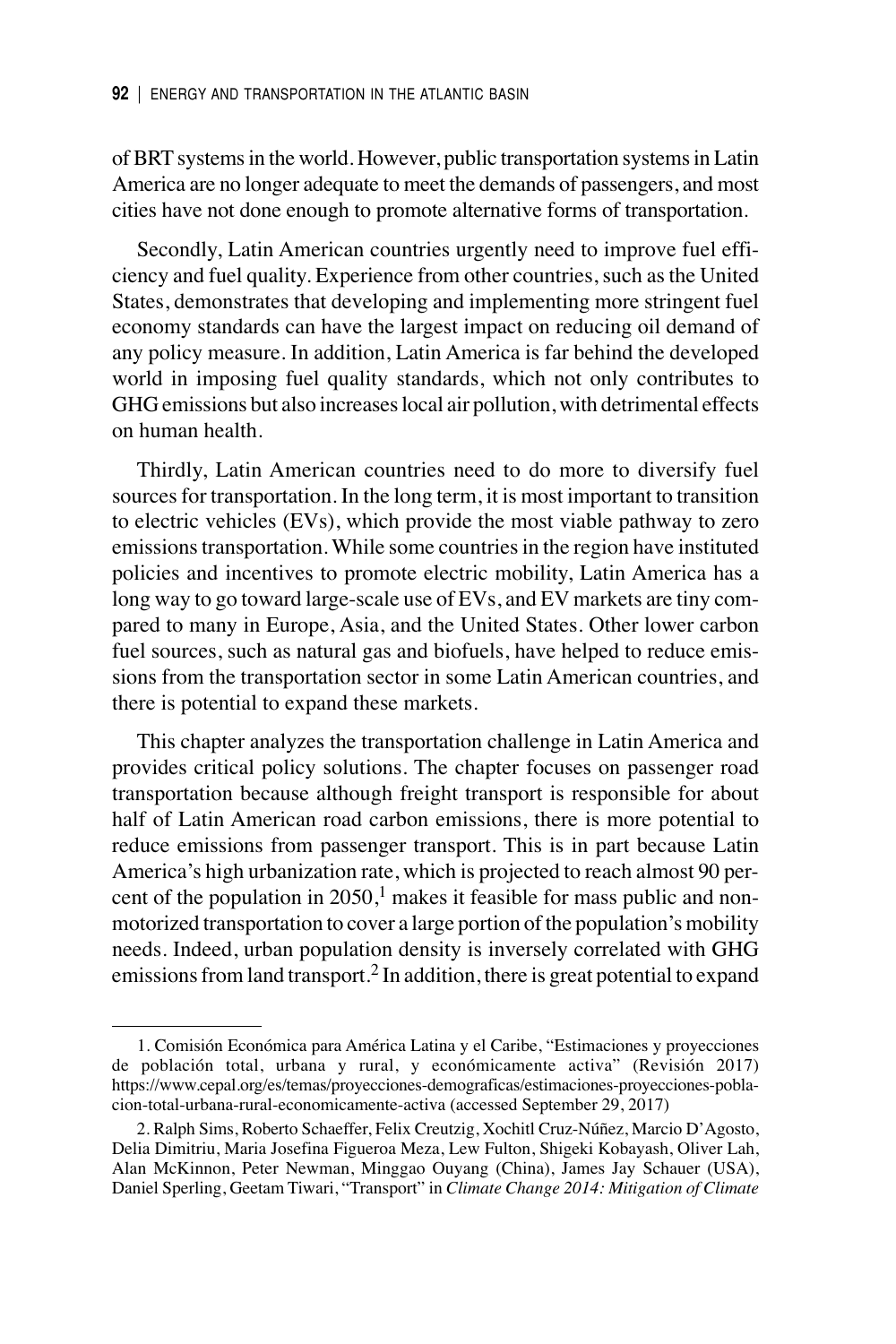electrification for passenger vehicles but current battery technology does not allow heavy-duty vehiclesto travel the long distances needed for freight transport. Meanwhile, non-road transport—including marine, aviation, and rail—remains very limited making up only one quarter of the region's carbon emissions from transportation.

## **The Transportation Challenge in Latin America**

#### *A Rapidly Growing Vehicle Fleet*

Latin America's vehicle fleet is growing rapidly—it is projected to triple in the next 25 years and grow to more than 200 million vehicles by 2050 (see Table 1). <sup>3</sup> The region also has the fastest growing motorization rate in the world—approximately 4.5 percent per year.<sup>4</sup> Since 2000, the motorization rate has almost doubled from 100 vehicles per 1000 inhabitants to 170 per 1000 inhabitants. 5

Vehicle fleet growth in LatinAmerica is more closely correlated with purchasing power and growing numbers of people entering the middle classthan with population growth.<sup>6</sup> Between 2006 and 2016 the region's middle class almost doubled, from 99 million to 186 million people.<sup>7</sup> Historically, the vast majority of Latin Americans have relied on public transportation. Of the region's 570 million inhabitants, 200 million use public transportation on a

*Change. Contribution of Working Group III to the Fifth Assessment Report of the Intergovernmental Panel on Climate Change* ed. Elizabeth Deakin and Suzana Kahn Ribeiro (Cambridge, United Kingdom and New York, NY, USA 2014), p. 619 https://www.ipcc.ch/pdf/assessment-report/ar5/wg3/ ipcc\_wg3\_ar5\_chapter8.pdf (accessed September 28, 2017).

3. United Nations Environment Program, "Movilidad Eléctrica: Oportunidades para Latinoamérica" (October 10, 2016), p. 3 http://www.pnuma.org/cambio\_climatico/publicaciones/ informe\_movilidad\_electrica.pdf (accessed July 5, 2017).

4. "Regional Experiences to Keep Latin America Green and Growing," The World Bank Group, (June 26, 2013) http://www.worldbank.org/en/news/feature/2013/06/26/latin-america-green-growth (accessed July 5, 2017).

5. Walter Vergara, Jørgen Villy Fenhann, and Marco Christian Schletz, "Zero Carbon Latin America - A Pathway for Net Decarbonisation of the Regional Economy by Mid-Century," UNEP DTU Partnership (2015), p. 29 http://orbit.dtu.dk/files/123115955/Zero\_Carbon\_Latin\_America\_rev.pdf (accessed July 5, 2017).

6. Walter Vergara, Jørgen Villy Fenhann, and Marco Christian Schletz, "Zero Carbon Latin America - A Pathway for Net Decarbonisation of the Regional Economy by Mid-Century," UNEP DTU Partnership (2015), p. 70 http://orbit.dtu.dk/files/123115955/Zero\_Carbon\_Latin\_America\_rev.pdf (accessed July 5, 2017).

7. Suzanne Duryea and Marcos Robles, "Social Pulse in Latin America and the Caribbean 2016: Realities & Perspectives" Inter-American Development Bank (October 5, 2016), p. 15 (accessed July 10, 2017).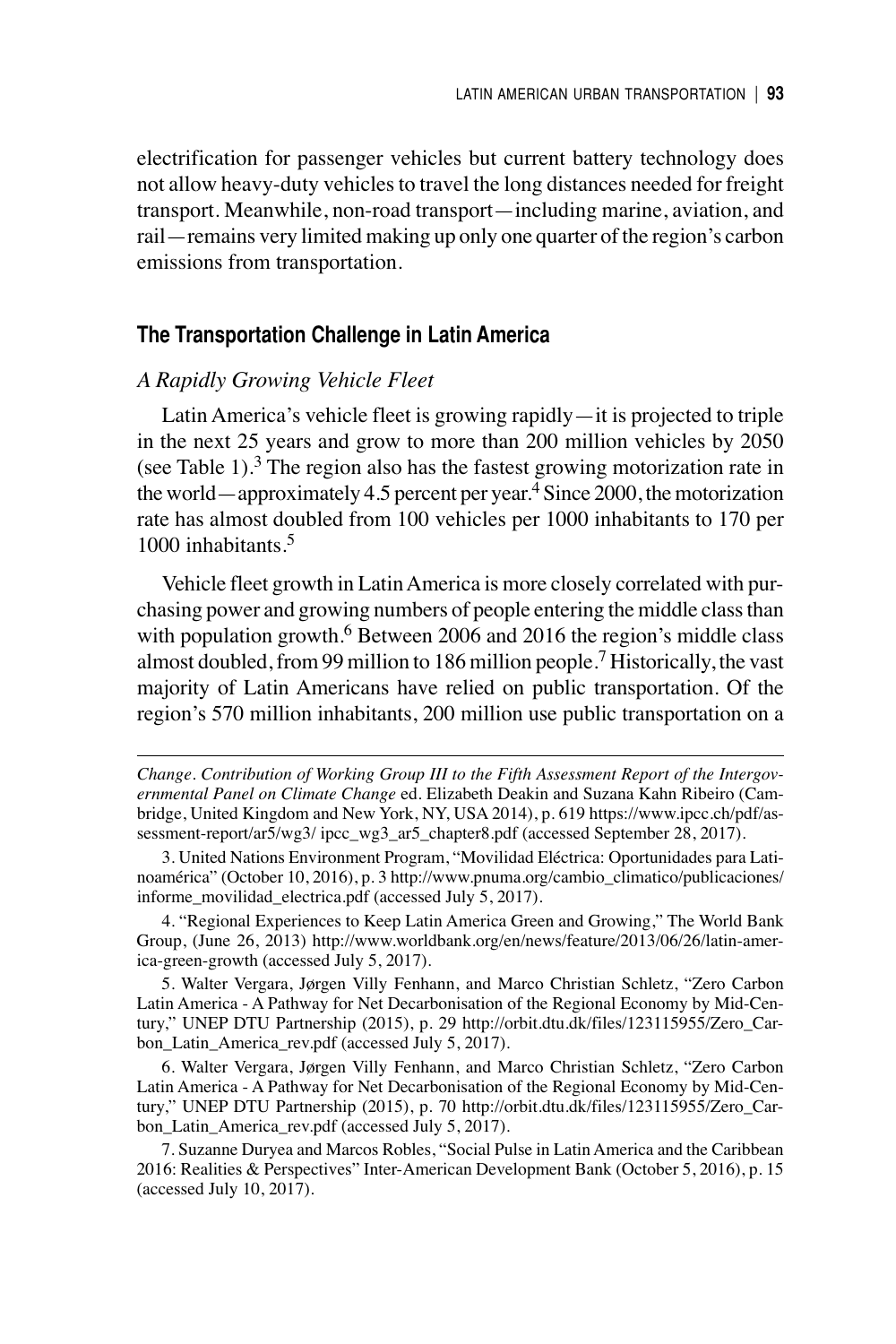| Country               | <b>Light-Duty</b><br>Vehicle<br><b>Fleet, 2015</b> | <b>Annual Rate of</b><br><b>Light Vehicle Fleet</b><br>2020 | Growth (%), 2010- Heavy-Duty Vehicle Total vehicles/1000<br><b>Fleet, 2012</b> | inhabitants, 2012 |
|-----------------------|----------------------------------------------------|-------------------------------------------------------------|--------------------------------------------------------------------------------|-------------------|
| <b>Brazil</b>         | 30,708,965                                         | 4.2                                                         | 7,619,436                                                                      | 383.8             |
| Mexico                | 14,310,339                                         | 3.0                                                         | 380,342                                                                        | 281.5             |
| Argentina             | 10,387,029                                         | 3.4                                                         | 593,476                                                                        | 279.1             |
| Chile                 | 2,907,383                                          | 5.2                                                         | 201,531                                                                        | 226.0             |
| Colombia              | 2,149,446                                          | 7.9                                                         | 306,012                                                                        | 196.5             |
| Venezuela             | 2,016,744                                          | 3.3                                                         | 914,985                                                                        | N/A               |
| Peru                  | 1,346,450                                          | 9.5                                                         | 106,151                                                                        | 70.2              |
| Dominican<br>Republic | 638,258                                            | 4.4                                                         | 363,439                                                                        | 285.0             |
| Costa Rica            | 518,407                                            | 5.3                                                         | 195,784                                                                        | 237.2             |
| Uruguay               | 498,828                                            | 4.5                                                         | 53,762                                                                         | 502.9             |
| Ecuador               | 413,303                                            | 3.8                                                         | 128,874**                                                                      | 112.0             |
| Panama                | 330,367                                            | 7.6                                                         | 21,912                                                                         | 127.0             |
| <b>Bolivia</b>        | 299,084                                            | 5.5                                                         | 98,688                                                                         | 108.0             |
| Paraguay              | 222,174                                            | 5.3                                                         | 242,257**                                                                      | 166.1             |
| El Salvador           | 212,753                                            | 4.4                                                         | 61,046                                                                         | 94.0              |
| Honduras              | 143,905                                            | 4.7                                                         | 59,151*                                                                        | 134.2             |
| Nicaragua             | 71,261                                             | 4.5                                                         | 42,721                                                                         | 85.5              |

#### **Table 1: Latin America's Vehicle Fleet**

Source: United Nations Environment Program, 2016 Inter-American Development Bank "Freight Transport and Logistics" 2015. Note: Guatemala not included \*Data corresponds to 2010 \*\* Data based on extrapolation from 2008-2011

daily basis.<sup>8</sup> The region also has the highest per capita bus use in the world.<sup>9</sup> Many cities in the region—like Bogotá, Medellín, Lima, and Quito—rely on public transportation for more than half of passenger trips in a typical workday and others—like Mexico City and Panama City—rely on public transportation for more than 70 percent of passenger trips in a typical workday.<sup>10</sup> By com-

<sup>8.</sup> Union Internationale des Transports Publics, "Metro Latin America—Prospects and Trends," (October 2016), p. 2 http://www.latinamerica.uitp.org/sites/default/files/Relat%C3% B3rio%20Metr%C3%B4s\_UITP%20Am%C3%A9rica%20Latina\_ENG.pdf (accessed July 18, 2017).

<sup>9.</sup> UNEP, "Movilidad Eléctrica," p. 10.

<sup>10.</sup> "Compare Systems Indicators," *Global BRT Data*, *BRTData.org* (2017) http:// brtdata.org/panorama/systems (accessed July 15, 2017).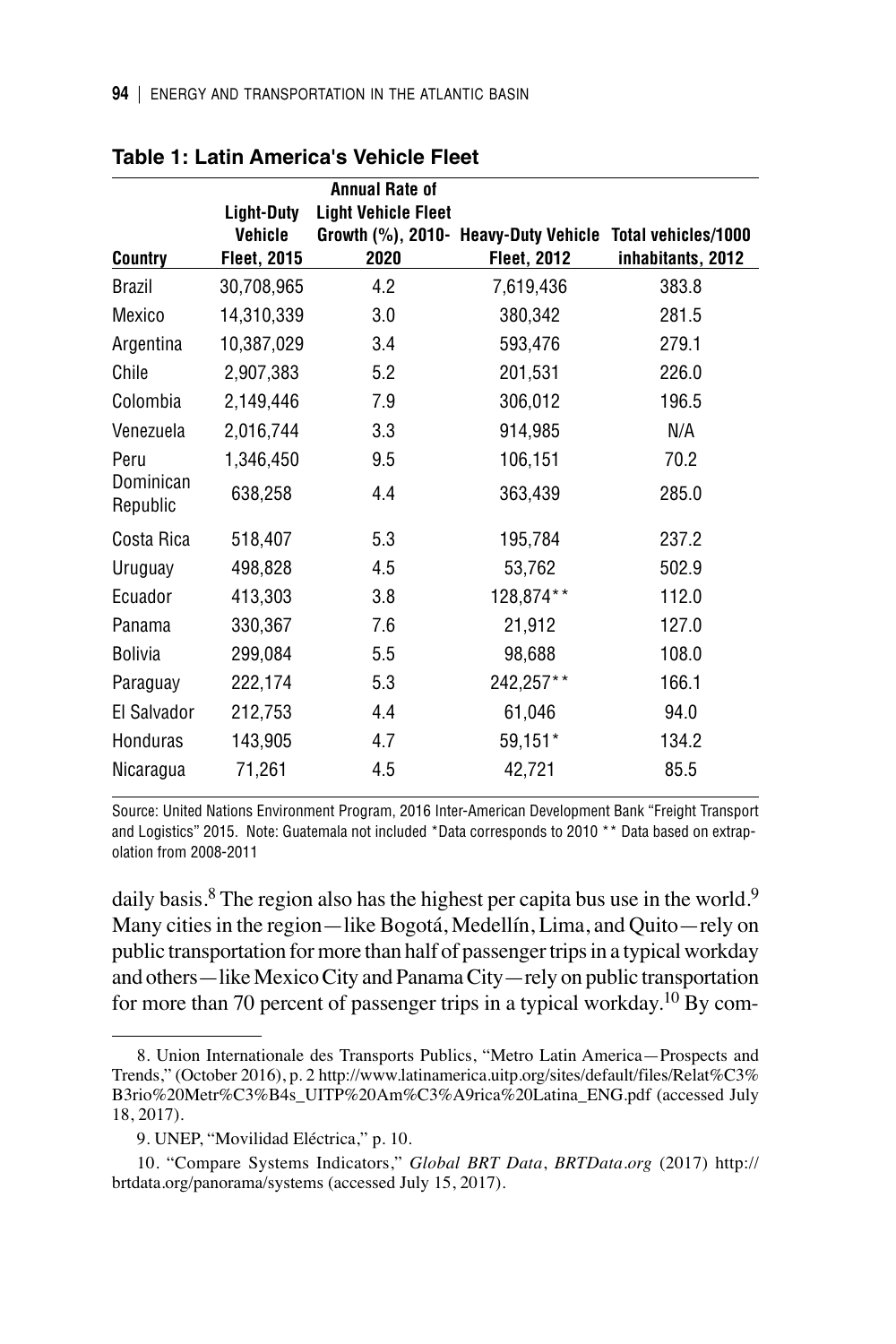parison, private transportation makes up between 78 and 94 percent of passengers trips in a typical workday in Los Angeles and Miami, respectively, and public transport represents just 5 and 3 percent respectively.<sup>11</sup>

However, as the middle class continues to grow and larger numbers of people enjoy more purchasing power, motorization rates and the number of automobiles in circulation are climbing in cities across the region that are already facing serious urban congestion, emissions, and air quality problems. In Mexico City, the motorization rate grew from 308 vehicles to 593 vehicles per 1000 inhabitants between 2005 and 2015.<sup>12</sup> Over the same period, the number of registered vehicles in circulation nearly doubled to 4.9 million.<sup>13</sup> In 2030, Mexico and Brazil—the two largest automobile markets in the region are projected to represent 5 percent of global light-duty vehicle sales.<sup>14</sup>

Freight transportation is another growing source of vehicles on the road. In Latin America, freight is dominated by diesel-fueled road transport due to insufficient infrastructure to move most goods by rail, air, and marine transport. The number of light, medium, and heavy-duty freight trucks in the region has grown rapidly over the past 15 years along with GDP. In addition to its growing stock of vehicles, Latin America's road freight fleet is also traveling more total kilometers every year as demand for freight transport increases. The region's total vehicle-kilometers—a unit measuring total annual distance covered by a given fleet—for road freight transport nearly doubled between 2000 and 2015. <sup>15</sup> The share of freight transport by rail in Latin America is very small but growing. Brazil, Mexico, and Colombia represent 90 percent of freight by rail in the region, and 62 percent of freight rail transport is dedicated to mining projects. <sup>16</sup> Freight transport by rail is

<sup>11.</sup> Vergara et al., "Zero Carbon Latin America," p. 28.

<sup>12.</sup> Instituto Nacional de Estadística y Geografía, "Transporte—Índice de Motorización por entidad federativa, 2000 a 2015," Dirección de Estadísticas del Medio Ambiente con base en: Dirección de Estadísticas (July 5, 2017) http://www3.inegi.org.mx/sistemas/sisept/default.aspx?t=mamb137&s=est&c=21690 (accessed July 12, 2017).

<sup>13.</sup> Instituto Nacional de Estadística y Geografía, "Transporte—Automóviles registrados en circulación por entidad federativa, 2005 a 2015," Estadísticas económicas: Estadística de vehículos de motor registrados en circulación (July 5, 2017) http://www3.inegi.org.mx/sistemas/sisept/default.aspx?t=mamb373&s=est&c=35939 (accessed July 12, 2017).

<sup>14.</sup> Global Fuel Economy Initiative, "Fuel Economy State of the World 2016—Time for global action" (2016), p. 34 https://www.globalfueleconomy.org/media/203446/gfei-stateof-the-world-report-2016.pdf (accessed July 10, 2017).

<sup>15.</sup> International Energy Agency, "The Future of Trucks—Implications for Energy and the Environment" (2017), p. 26https://www.iea.org/publications/freepublications/publication/ TheFutureofTrucksImplicationsforEnergyandtheTheFutureof.pdf (accessed July 12, 2017).

<sup>16.</sup> Vergara et al., "Zero Carbon Latin America," p. 33.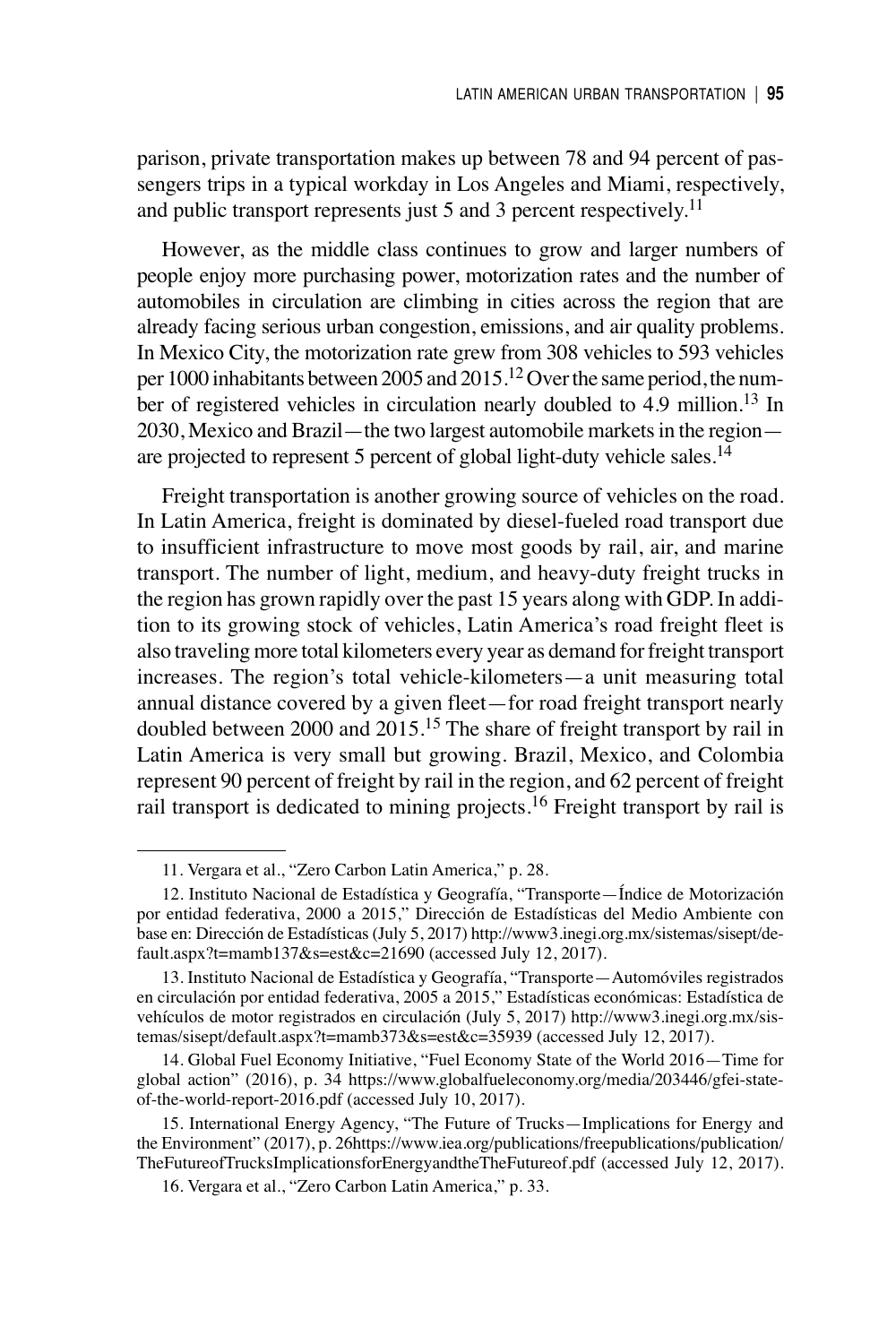

## **Figure 1: Oil Demand by Subsector in Latin America and the Caribbean, 2015 & 2040**

Source: Organization of Petroleum Exporting Countries.

much more carbon efficient than road-based freight transportation. Air transport is also used for small amounts of domestic freight transport, and the region's international freight transfers also include small percentages of air and marine transport.

#### *Energy Demand for Transportation*

As the number of vehicles on the road grows, the demand for fuel grows as well. Globally, the transport sector is responsible for more than half of all oil demand and is growing more quickly than all other energy demand sectors, at about 2 percent per year.<sup>17</sup>

Latin America is the third fastest-growing region for oil demand after Asia and the Middle East, currently representing about 9.2 percent of the world total, or 9.2 million b/d.<sup>18</sup> Road transportation fuels, particularly gasoline and diesel, make up the lion'sshare of LatinAmerican oil demand, with the Organization of Petroleum Exporting Countries(OPEC) projecting a 22 percent increase in Latin America between 2015 and 2040, compared to a

<sup>17.</sup> IEA, "The Future of Trucks" p. 11.

<sup>18.</sup> Barragan, Ricardo, "Latin America: Petroleum Product Demand Forecast" (September 13, 2017) https://stratasadvisors.com/Insights/091317-GRP-Petroleum-Demand-Latin-America (accessed September 29, 2017).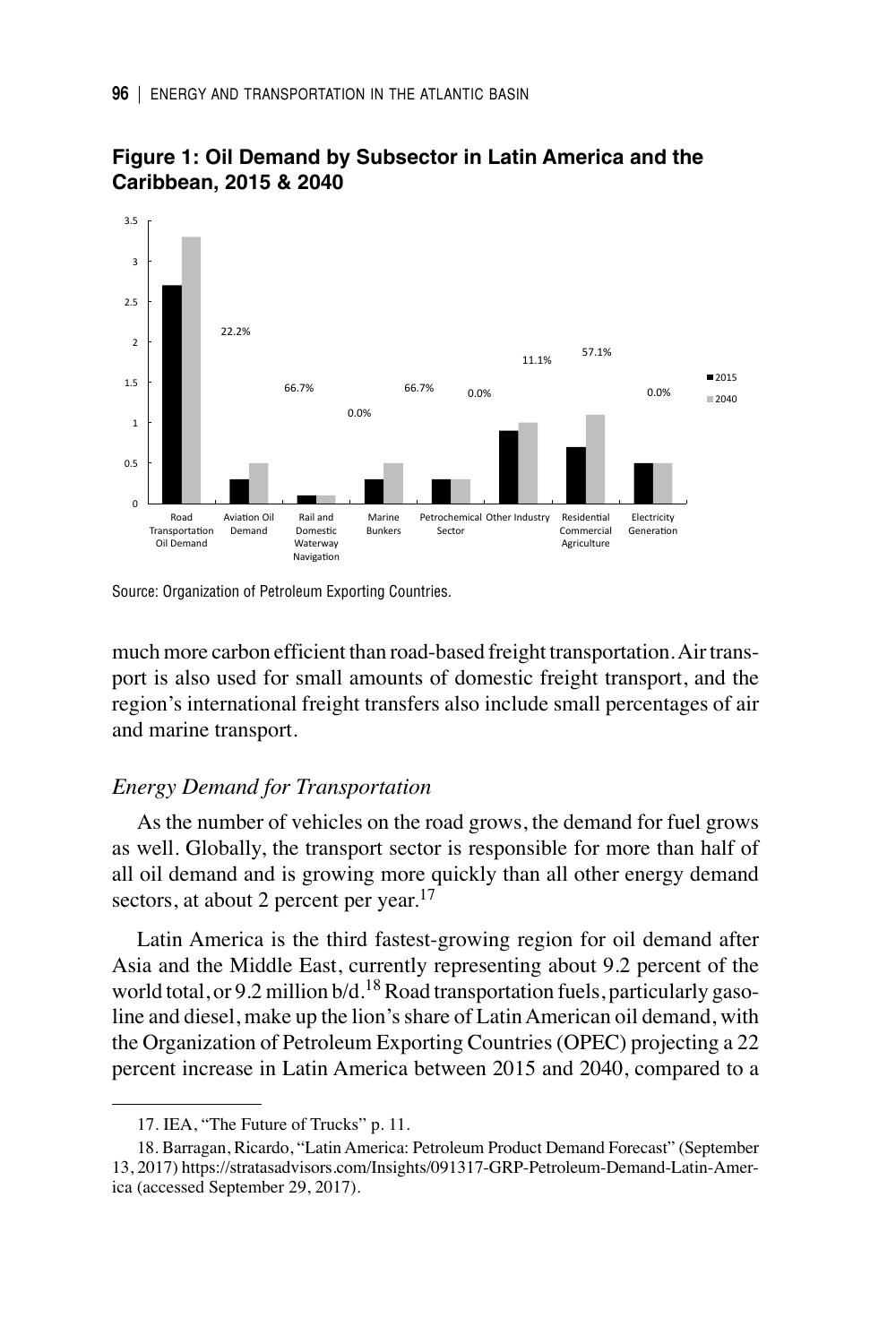

#### **Figure 2: Breakdown of Fuels Used in the Transport Sector in Latin America and the Caribbean**

Source: Vergara et al., "Zero Carbon Latin America," p. 34.

15 percent global average increase for this subsector. The aviation and marine bunker subsectors in Latin America will see even larger growth rates over the period but are starting from a very low base and will remain a relatively small source of oil demand (See Figure 1).<sup>19</sup>

Gasoline, the primary fuel used for passenger cars in Latin America, makes up the largest share of the region's transport sector fuels with 53 percent, followed by diesel, commonly used for freight trucks, with 38 percent, and smaller amounts of biofuels, natural gas, and liquid petroleum gas (see Figure 2). <sup>20</sup> Biofuels use is most ubiquitous in Brazil where it represents 17 percent of energy demand for transportation. <sup>21</sup> Gasoline demand in Brazil and Mexico alone represents almost 2 million b/d, or about 30 percent of regional refined product demand.<sup>22</sup> In countries like Colombia and Argentina,

<sup>19.</sup> Organization of the Petroleum Exporting Countries (OPEC), "2016 World Oil Outlook: Oil supply and demand Outlook to 2040" (2016) https://woo.opec.org/index.php/oil-supplyand-demand-outlook-2040/data-download (accessed September 28, 2017).

<sup>20.</sup> Enerdata (2015), cited in Vergara et al., "Zero Carbon Latin America," p. 34.

<sup>21.</sup> Olivia Brajterman, "Introdução de veículos elétricos e impactos sobre o setor energético brasileiro" (March 2016) http://www.ppe.ufrj.br/ppe/production/tesis/brajterman.pdf (accessed September 27, 2017).

<sup>22.</sup> Barragan, Ricardo, "Latin America: Petroleum Product Demand Forecast" (September 13, 2017) https://stratasadvisors.com/Insights/091317-GRP-Petroleum-Demand-Latin-America (accessed September 29, 2017).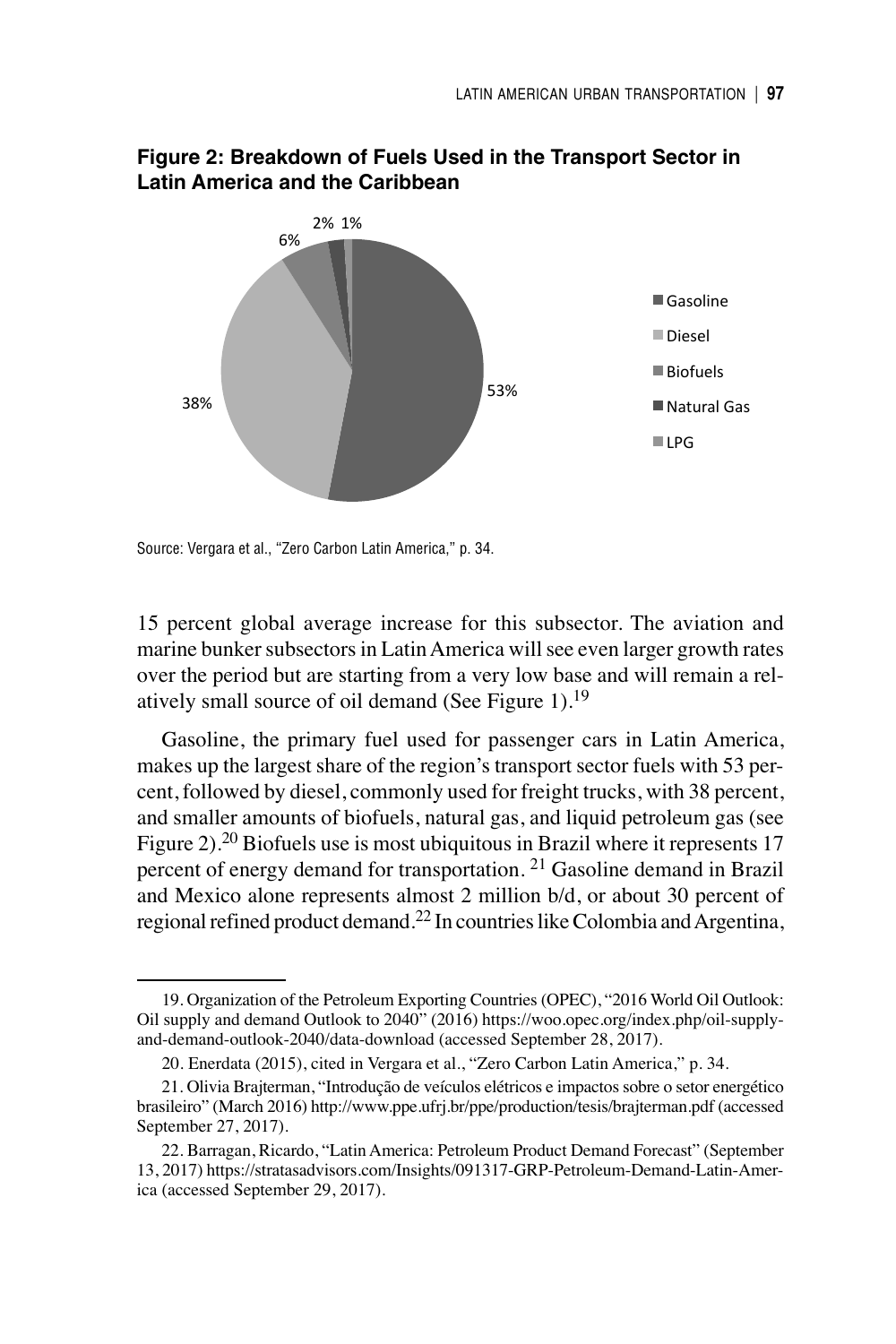liquid petroleum gas and compressed natural gas also supply an important part of transportation fuels.

Latin America imports a large share of its oil products due to inadequate refining capacity. In 2016, the region imported 730,000 b/d of middle distillate and 830,000 b/d of motor gasoline, half of which went to just three countries: Mexico, Colombia and Brazil. 23

#### *Impact on GHG Emissions, Pollution and Congestion*

Booming oil demand isleading to higher emissions. LatinAmerica overall still has low per capita emissions from the transport sector compared to developed countries due mainly to lower per capita car ownership, as most ofthe region'sinhabitants continue to use public transportation.While Latin America has an average of almost 200 cars per 1,000 inhabitants, Europe and North America have 600 and 800 cars per 1,000 inhabitants, respectively.<sup>24</sup> But as private transportation use increases, so do emissions. The transport sector made up 15 percent of Latin America and the Caribbean's 2013 GHG emissions with 586.56 MtCO<sub>2</sub>e - a 60 percent increase from a decade earlier.<sup>25</sup> As the largest countries in the region Brazil and Mexico have the highest transport-related emissions. However, Venezuela and Argentina, which each have smaller populations than Colombia, have higher emissions due to higher rates of car ownership and, particularly in the case of Venezuela, the use of less fuel-efficient cars (see Figure 3).

Transport sector carbon dioxide  $(CO<sub>2</sub>)$  emissions are heavily concentrated in road transport (73 percent) with smaller amounts from international and domestic marine, and air transport, and just 1 percent from rail (see Figure 4). <sup>26</sup> Within road transport, freight and passenger transport are each responsible for about half of emissions. Heavy-duty trucks are particularly carbon intensive, contributing 28 percent of road emissions with only 2.5 million vehicles (see Table 2). In the passenger segment, private automobiles are

<sup>23.</sup> Barragan, Ricardo, "Latin America: Petroleum Product Demand Forecast" (September 13, 2017) https://stratasadvisors.com/Insights/091317-GRP-Petroleum-Demand-Latin-America (accessed September 29, 2017).

<sup>24.</sup> Vergara et al., "Zero Carbon Latin America," p. 29.

<sup>25.</sup> "CAIT Climate Data Explorer—Historical Emissions," *World Resources Institute* (2017) http://cait.wri.org/historical (accessed July 13, 2017). Note: Includes emissions from land use change. GHG emissions include carbon dioxide  $(CO<sub>2</sub>)$ , methane  $(CH4)$ , nitrous oxide  $(N_2O)$ , hydrofluorocarbons (HFCs), perfluorocarbons (PFCs), and sulfur hexafluoride (SF6).

<sup>26.</sup> Vergara et al., "Zero Carbon Latin America," pp. 26–27.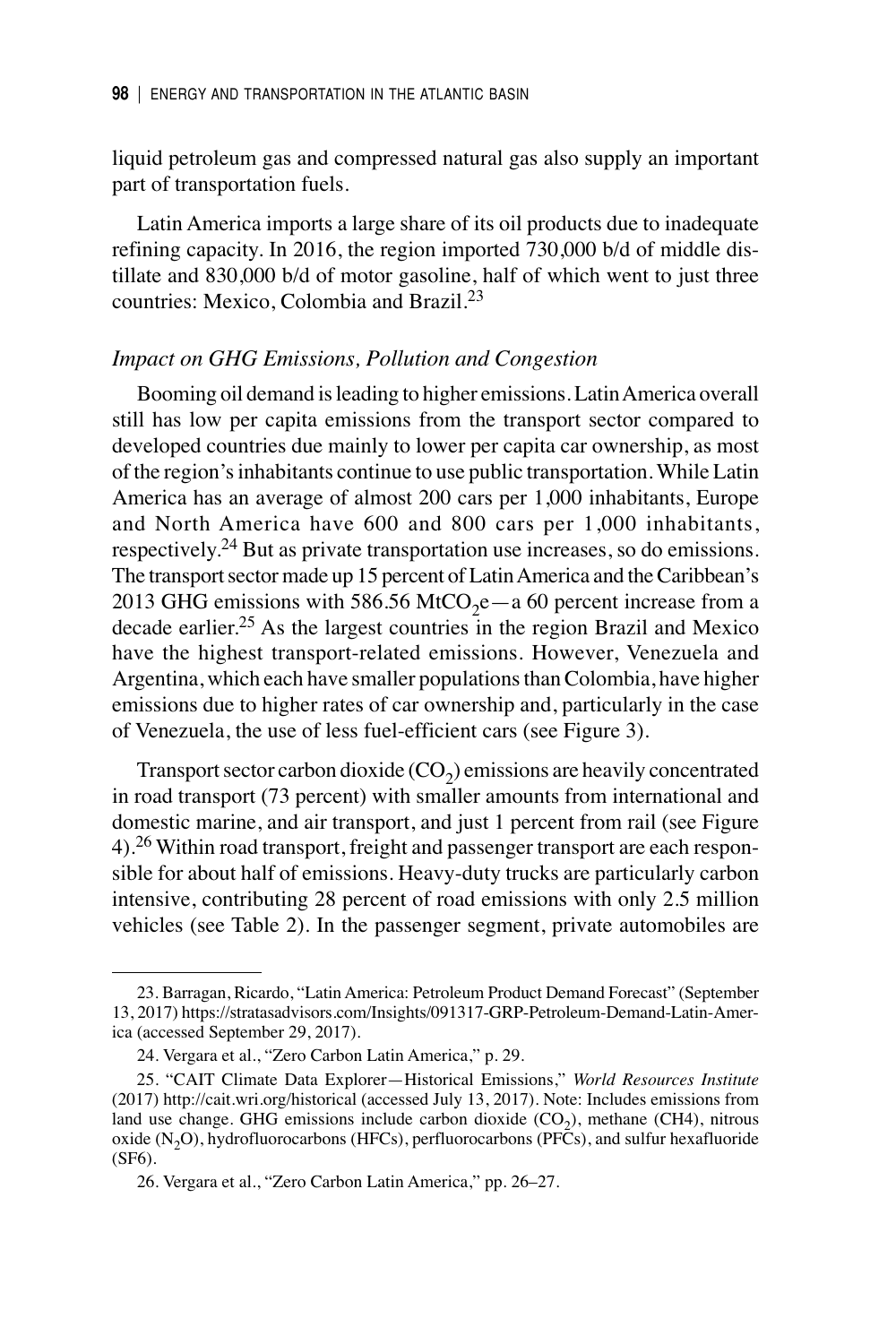

# **Figure 3: Transportation Sector CO<sub>2</sub> Emissions from Fuel Combustion by Country, 2014 (mn tons)**

Source: OECD/International Energy Agency, "World CO<sub>2</sub> Emissions from Fuel Combustion Database Documentation" (2016). Note: "Other " includes: Dominican Republic, Costa Rica, Paraguay, Panama, Uruguay, Honduras, Trinidad and Tobago, El Salvador, Nicaragua, Jamaica, Cuba, Haiti, Curaçao, Suriname and "other non-OECD Americas"

# **Figure 4: Latin America's CO<sub>2</sub> Emissions from the Transport Sector (2010)**



Source: ANTF (2011), CAIT (2015), EPA (2015) and IEA (2015), cited in Vergara et al., "Zero Carbon Latin America," p. 27.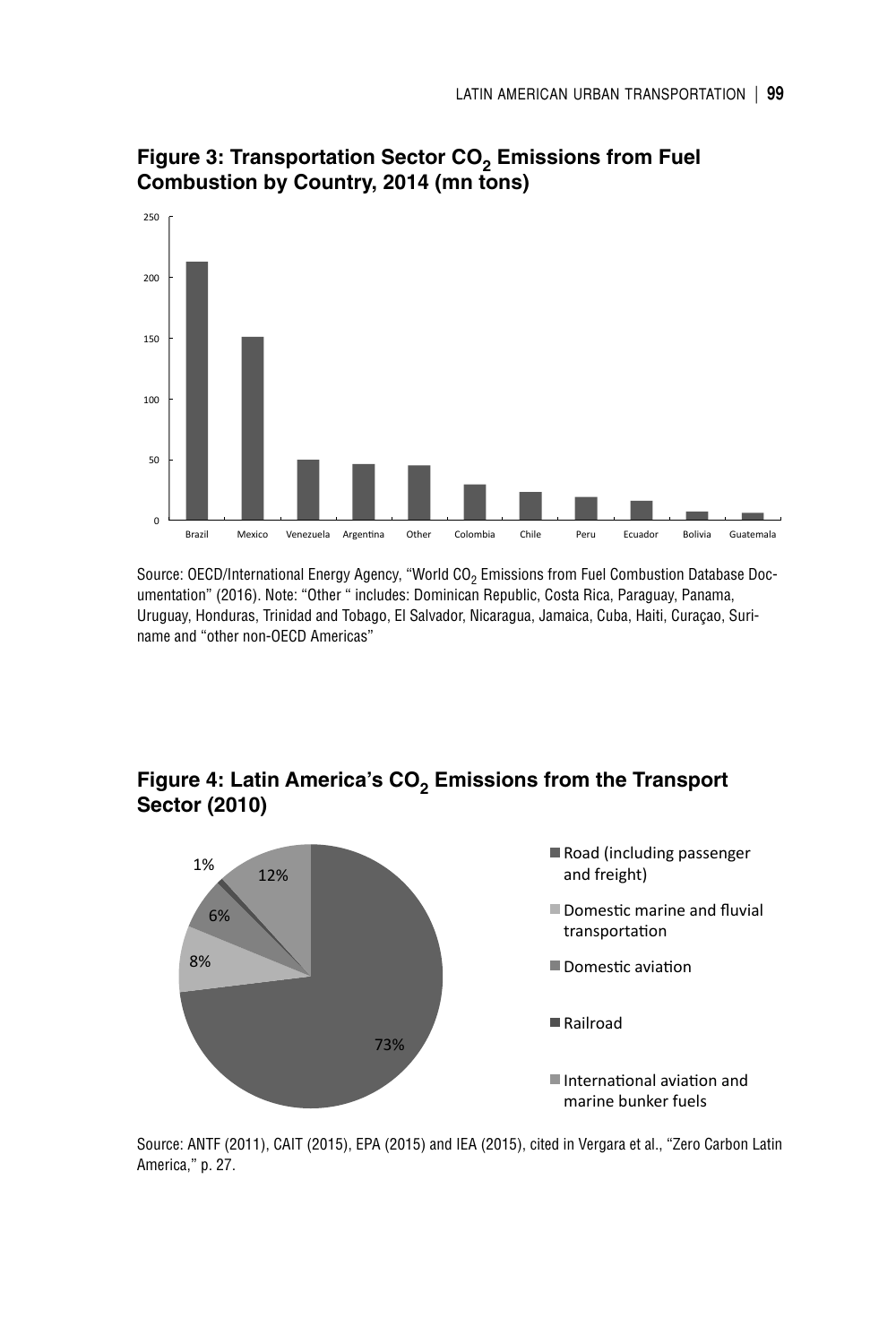| Mode                     | <b>Number of</b><br>vehicles<br>(millions) | Kilometers per<br>year (thousands) | (kilometers per<br>liter) | Fuel efficiency Metric tons of CO <sub>2</sub><br>equivalent<br>(MtCO <sub>2</sub> e) |
|--------------------------|--------------------------------------------|------------------------------------|---------------------------|---------------------------------------------------------------------------------------|
| Private autos            | 59.4                                       | 12                                 | 11                        | 150                                                                                   |
| Taxis                    | 2.2                                        | 60                                 | 11                        | 27                                                                                    |
| Motorcycles              | 10.7                                       | 12                                 |                           | 5                                                                                     |
| <b>Standard buses</b>    | 0.6                                        | 40                                 | 3.8                       | 12                                                                                    |
| <b>Articulated buses</b> | 0.02                                       | 60                                 | 3.8                       | 1                                                                                     |
| <b>Minibuses</b>         | 1.0                                        | 40                                 | 2.8                       | 33                                                                                    |
| Light trucks             | 5                                          | 13                                 | 3.2                       | 47                                                                                    |
| Medium duty trucks       | 5.4                                        | 22                                 | 2.7                       | 77                                                                                    |
| Heavy duty trucks        | 2.5                                        | 50                                 | 2.5                       | 134                                                                                   |
| Total                    | 86.8                                       |                                    |                           | 486                                                                                   |

## **Table 2: Estimated size and emissions from the domestic road fleet in Latin America**

Source: CAF (2010), CEPROEC (2015), Barbero (2014) and EPA (2015), cited in Vergara et al., "Zero Carbon Latin America," p. 27.

by far the largest source of emissions, while the region's bus fleet accounts for less than 10 percent of road transport emissions.

Left unchecked, emissions from the transport sector will increase dramatically. Globally, the transport sector is the fastest growing source of emissions, with a projected 70 percent increase by 2050.<sup>27</sup> In Latin America, emissions from the transport sector are projected to grow by 114 percent in a business-as-usual scenario by 2050, with total regional emissions reaching nearly 7 gigatons of  $CO_2$  equivalent (GtCO<sub>2</sub>e) by 2050 (see Table 3).<sup>28</sup> Although the region's transport sector emissions are growing from a smaller base, they are projected to grow more than 1.5 times as fast as global transport sector emissions.

<sup>27.</sup> UNEP, "Movilidad Eléctrica," p. 4.

<sup>28.</sup> Walter Vergara, Ana R. Rios, Galindo Paliza, Luis Miguel, Pablo Gutman, Paul Isbell, Paul Hugo Suding, and Jose Luis Samaniego, "El desafío climático y de desarrollo en América Latina y el Caribe: Opciones para un desarrollo resiliente al clima y bajo en carbono," Inter-American Development Bank (2013) pp. 14–15 https://publications.iadb.org/ bitstream/handle/11319/456/Libro%20Final%20Dic%209%202014.pdf?sequence=4&isAllowed=y (accessed July 6, 2017).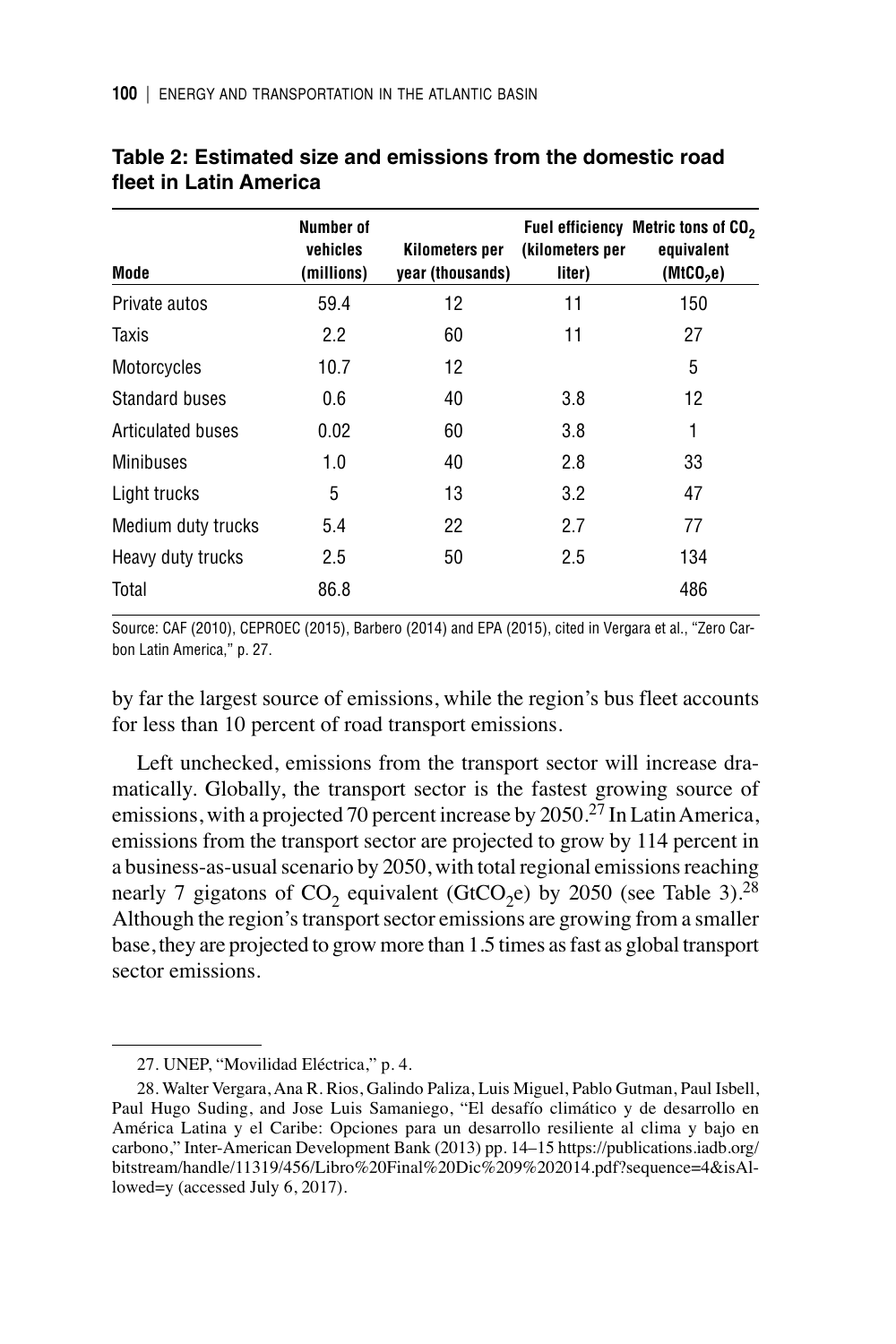| Sector                                    | 2010 | 2050 | <b>Percent change</b> | Main cause(s)                 |
|-------------------------------------------|------|------|-----------------------|-------------------------------|
| Business as usual emissions<br>trajectory | 4.73 | 6.73 | $+42$                 |                               |
| Electricity                               | 0.24 | 0.54 | $+125$                | Carbonization                 |
| Industry                                  | 0.33 | 0.66 | $+100$                | Economic growth               |
| Industrial Products                       | 0.11 | 0.23 | +109                  | Economic growth               |
| Residential/Commercial                    | 0.18 | 0.21 | $+17$                 | Economic growth               |
| Transport                                 | 0.56 | 1.2  | $+114$                | Motorization,<br>urbanization |
| Land Use                                  | 1.6  | 0.67 | -58                   | Decrease in<br>deforestation  |
| Total CO2 emissions                       | 3.3  | 4.56 | $+38$                 | Energy demand                 |
| CH <sub>4</sub>                           | 1    | 1.5  | $+50$                 | Livestock, agriculture        |
| N <sub>20</sub>                           | 0.34 | 0.63 | $+85$                 | Fertilizer use                |

**Table 3: Projected business-as-usual emissions by sector,\* Latin America and the Caribbean (Gt, %)**

\*Vergara et al.'s business as usual scenario is based on the Latin America and the Caribbean regional projections in the International Institute for Applied Systems Analysis' (IIASA) Global Energy Assessment (GEA) Database. The BAU scenario is based on the GEA's MESSAGE (Model for Energy Supply Strategy Alternatives and their General Environmental Impact), which is a "hypothetical no-policy baseline describing the evolution of the energy system in the absence of any transformational policies for the demand- or supply-side of the energy system."  $Gt =$  gigaton.

Source: CAF (2010), CEPROEC (2015), Barbero (2014) and EPA (2015), cited in Vergara et al., "Zero Carbon Latin America," p. 47–49.

In addition to the global impacts of Latin America's transport emissions on climate change, pollution from vehicles also causes severe health problems for local populations, particularly in urban areas. Many Latin American cities regularly declare emergency levels of pollution. Smog—visible air pollution created when emissions combine with atmospheric conditions like sunlight and heat—is prevalent in cities across the region like Mexico City, where 90 percent of the city's smog comes from the transportation sector.<sup>29</sup> Mexico's *Hoy no circula* program limits the days and hours vehicles in Mexico City and the neighboring State of Mexico can be on the road based

<sup>29.</sup> Institute for Transportation and Development Policy, "Sustainable Transport—Santiago, Chile, Putting Pedestrians First," (Winter 2017) N. 28, p. 4 https://3gozaa3xxbpb499ejp30lxc8 wpengine.netdna-ssl.com/wp-content/uploads/2017/01/ST28.12.28.pdf (accessed July 14, 2017).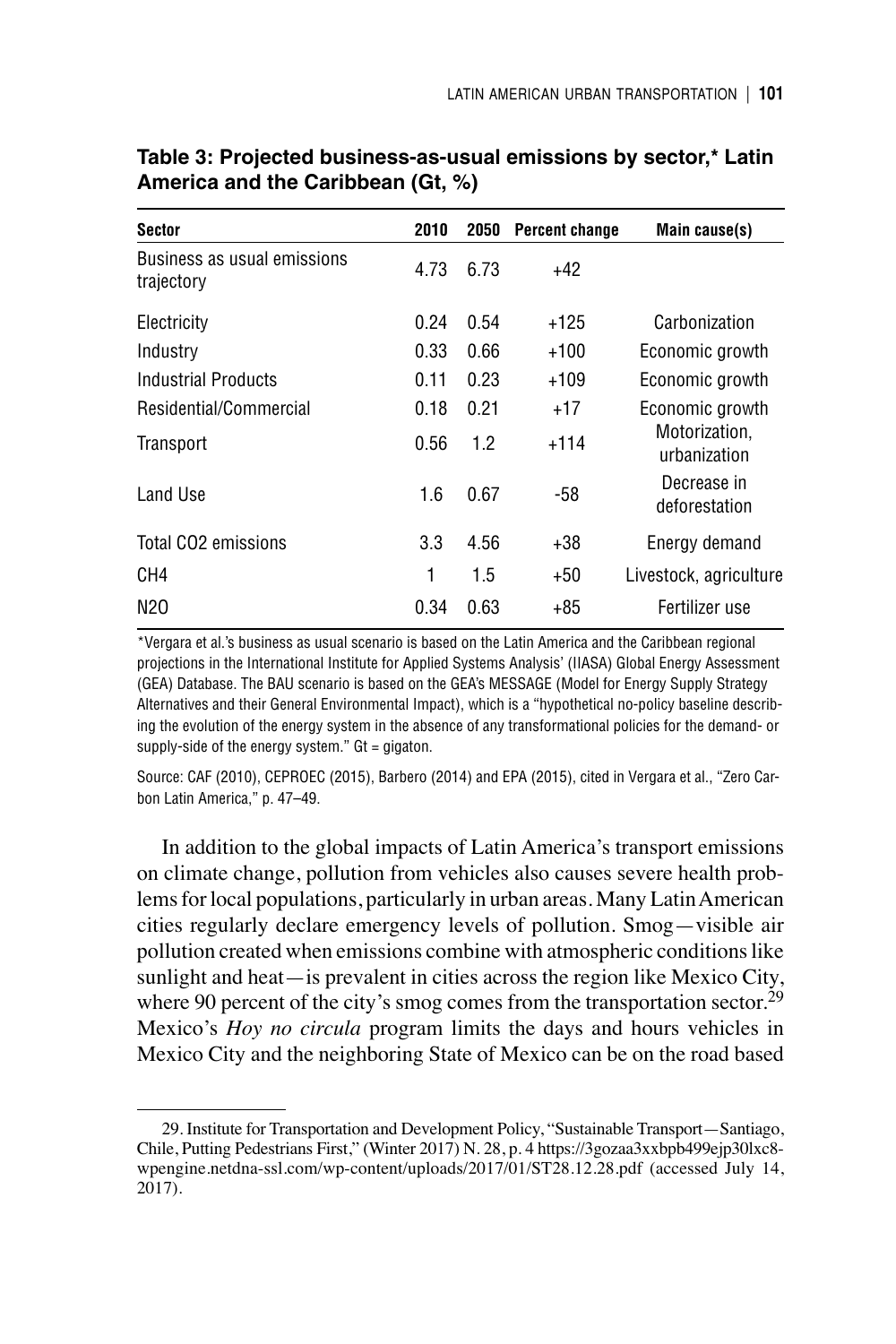on each vehicle's emissions level. In April 2016, smog in the city reached its highest levels in decades, requiring emergency measures to further restrict vehicles. Santiago has a similar program, which restricts vehicles on a rotating basis based on the last digit of their license plates. Santiago also has a serious air quality problem and frequently issues advisories at the "alert," "pre-emergency," and "emergency" levels. The transport sector contributes more than a third of Santiago's GHG emissions and 40 percent of its pollution. <sup>30</sup> On an annual basis, according to Plume Labs' index, Santiago has an average of 119 days with moderate pollution, 135 with high pollution, 88 with very high pollution, 6 with excessive pollution, and just 16 with fresh air.<sup>31</sup> Certain vehicles in each city—like electric and hybrid vehicles are exempt from such restrictions. São Paulo, Bogotá, and Quito also have similar programs.

The amount and type of pollution each vehicle emits depends on both its vehicle emissions standard and the fuel it uses. Compared to gasoline, diesel provides better fuel economy and lower overall GHG emissions.<sup>32</sup> But diesel emits more nitrogen oxides  $(NO<sub>x</sub>)$  and particulate matter, two important contributors to smog formation. Diesel-powered vehicles also emit more black carbon than gasoline vehicles, though both are a significant source of the pollutant.

Air pollution—largely from the transport sector—has important and costly impacts on human health, such as increased risk of stroke, heart disease, chronic and acute respiratory diseases like asthma, and lung cancer. Emissions from the transport sector include both long-lived climate pollutants like  $CO<sub>2</sub>$  and short-lived climate pollutants like black carbon and ozone. While long-lived climate pollutants are more often the target of national emissions reductions goals and policies because of their role in longer-term climate change, short-lived climate pollutants have more immediate impacts on human health.

<sup>30.</sup> Camila Albertini, "Amplían Etiquetado de Eficiencia Energética a Vehículos Comerciales, Eléctricos e Híbridos," *Publimetro Chile* (June 28, 2017) https://www.publimetro.cl/cl/ noticias/2017/06/28/autos-mas-eficientes-segun-etiquetado.html (accessed July 18, 2017).

<sup>31.</sup> "Live Pollution and Air Quality Forecasts," *Santiago Air Report*, *Plume Labs* (2017) https://air.plumelabs.com/en/year/santiago (accessed July 18, 2017).

<sup>32.</sup> Thomas Klier and Joshua Linn, "Comparing US and EU Approaches to Regulating Automotive Emissions and Fuel Economy," Policy Brief No. 16-03, Resources for the Future (April 2016), p. 2 http://www.rff.org/files/document/file/RFF-PB-16-03.pdf (accessed July 14, 2017).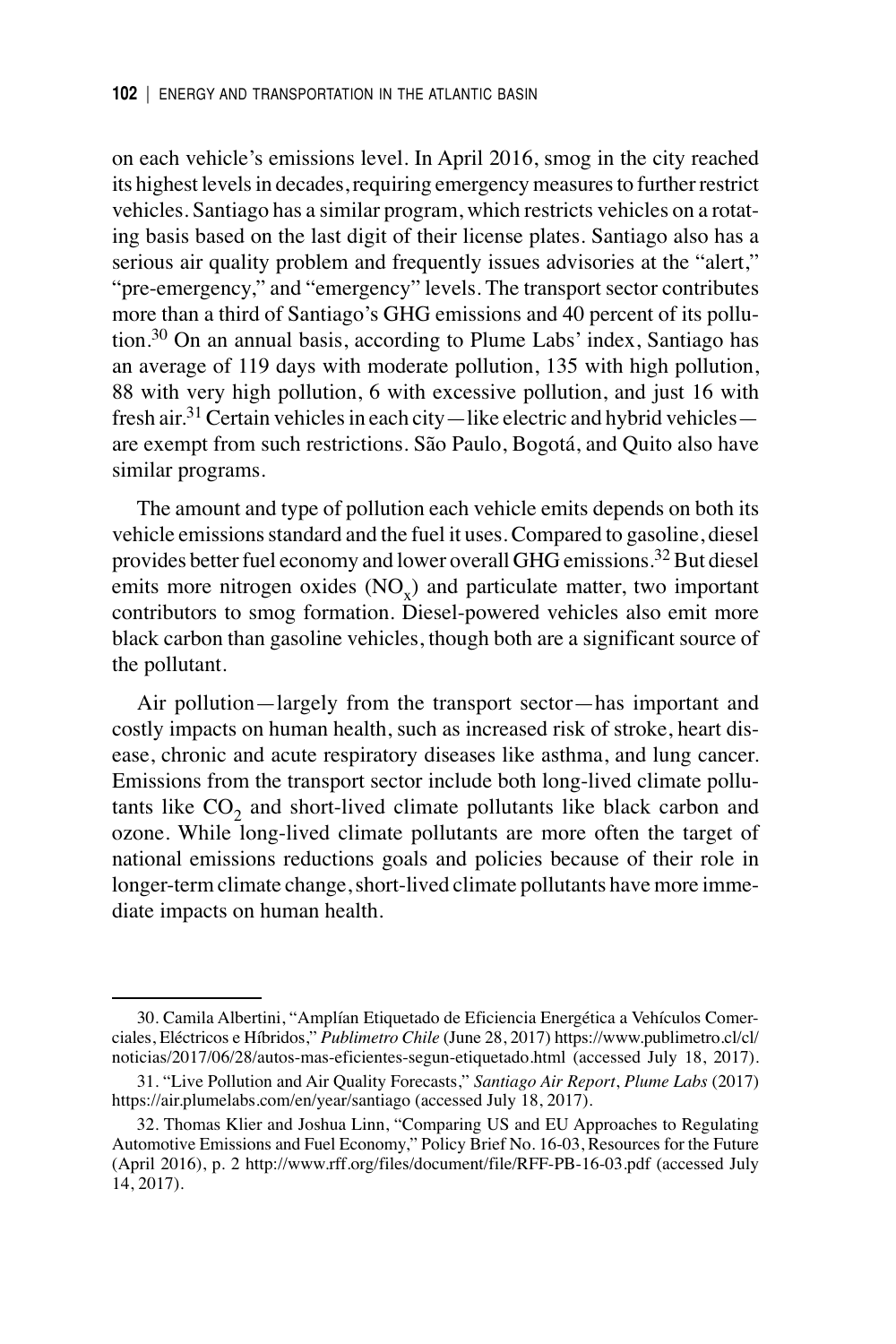

**Figure 5: Ambient Air Quality Levels & Guidelines**

A recent United Nations Environment Program (UNEP) report estimates that air pollution causes at least 50,000 premature deaths per year in Latin America.<sup>33</sup> Almost every capital city in Latin America exceeds the recommended annual limits for  $PM_{2.5}$  and  $PM_{10}$  emissions (see Figure 5). Air pollution also imposes enormous monetary costs on LatinAmerican economies; UNEPestimatesthat Mexico alone spends US\$40 billion in pollution-related health costs, half of which can be directly attributed to the transport sector.<sup>34</sup>

Reducing short-lived climate pollutants from the transport sector can be a particularly attractive public policy option, as it can improve local health outcomes with direct benefits for communities while contributing to achieving national climate commitments. Stricter fuel efficiency and vehicle emissions standards, for example, reduce short-lived climate pollutants, improving air quality with associated health benefits while lowering  $CO<sub>2</sub>$ levels. Mexico's 2013 fuel economy standards are expected to yield more

tion/ (accessed July 19, 2017).

<sup>33.</sup> UNEP, "Movilidad Eléctrica," p. 3; World Health Organization, "Reducing Global Health Risks through Mitigation of Short-Lived Climate Pollutants—Scoping Report for Policymakers" (2015), p. 1 http://www.who.int/phe/publications/climate-reducing-healthrisks/en/ (accessed July 11, 2017)

<sup>34.</sup> UNEP, "Movilidad Eléctrica," p. 3.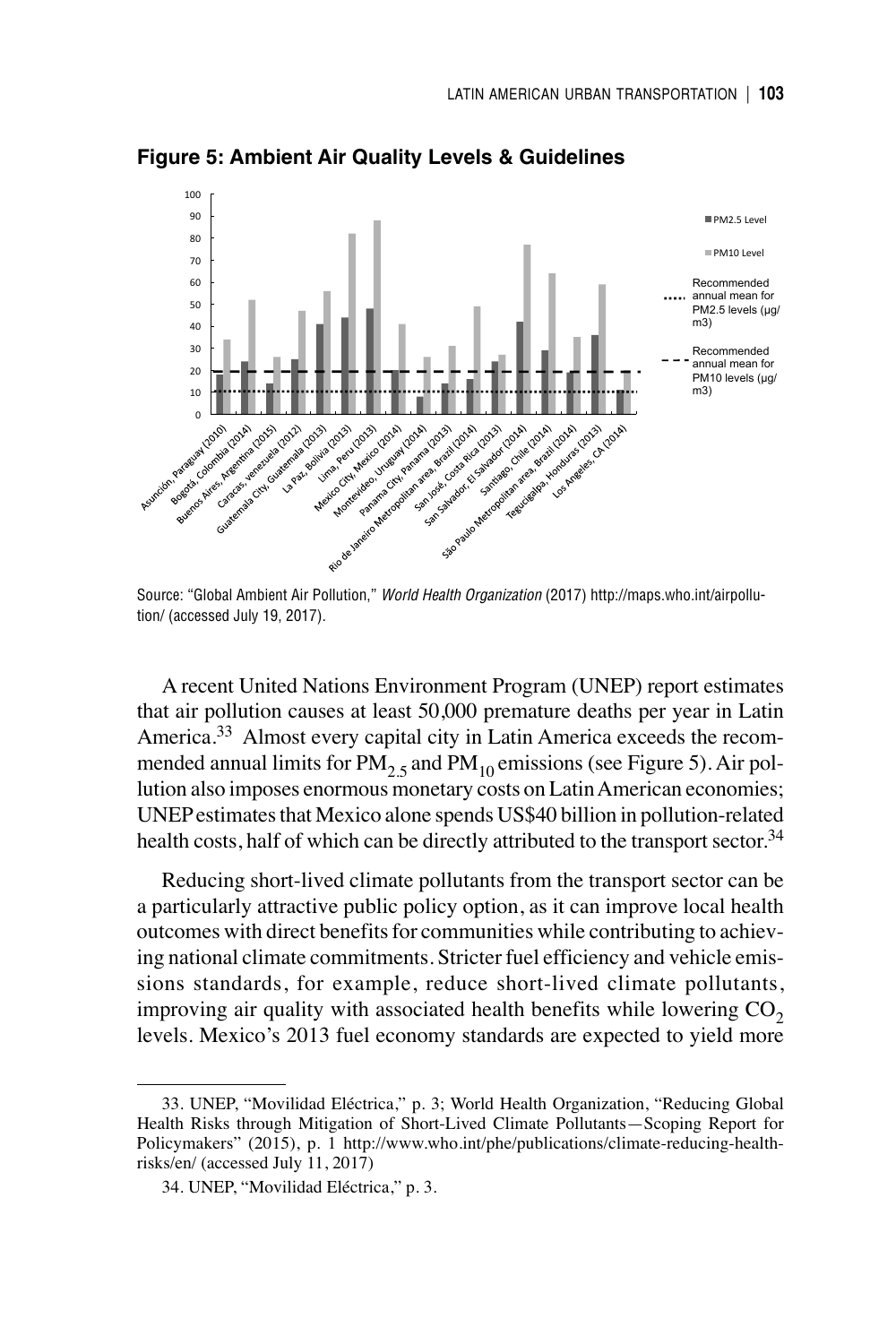



than US\$2 billion in cost savings from health benefits by 2032.<sup>35</sup> Increased use of masstransportation also hassimilar co-benefits. Fuel quality improvements—like ultra-low-sulfur diesel use with diesel particle filters—have an important impact on short-lived climate pollutants and improve air quality, but do not have the associated  $CO<sub>2</sub>$  reduction benefit.

Latin America's transportation challenge is in many ways exacerbated by high levels of urbanization. In some countries—like Brazil, Venezuela, Chile, and Argentina—the percentage of the population living in cities is even higher than the regional average of 80 percent. 67 cities in the region are home to more than one million inhabitants, with many more expected to surpass this threshold in the next decade. <sup>36</sup> As a result of this population density and insufficient infrastructure to support it, many of the region's cities are extremely congested, with commuters spending hours sitting in traffic every day (See Figure 6). Mexico City and Bogotá often rank among the most congested cities in the world.

Source: "TomTom Traffic Index," *TomTom International BV* (2017) https://www.tomtom.com/en\_gb/trafficindex/ (accessed July 15, 2017).

<sup>35.</sup> International Council on Clean Transportation, "Policy Update: Mexico's LDV CO<sub>2</sub> and Fuel Economy Standards," (July 2013), p. 3 http://www.theicct.org/sites/default/files/publications/ICCTupdate\_Mexico\_LDVstandards\_july2013.pdf (accessed July 18, 2017).

<sup>36.</sup> United Nations, "The World's Cities in 2016: Data Booklet," (2016), p. 5 http://www.un.org/en/development/desa/population/publications/pdf/urbanization/the\_worlds\_ cities\_in\_2016\_data\_booklet.pdf (accessed July 18, 2017).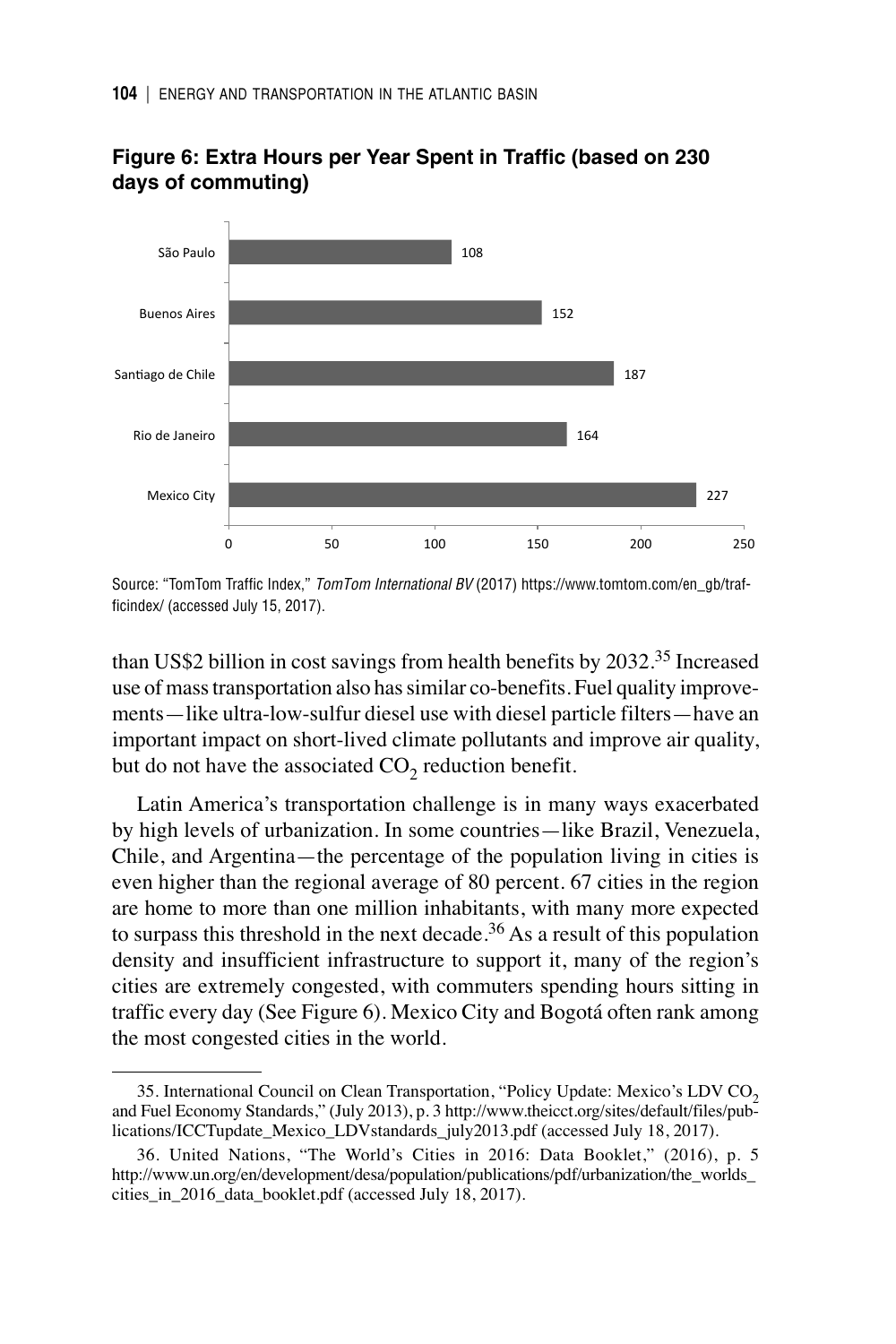#### *Weak Standards and Enforcement*

Latin America has very weak standards for vehicle emissions, fuel quality, and fuel economy, meaning that each vehicle has higher levels of emissions than the average vehicle in developed countries, which generally have stricter standards. Mexico is currently the only country in Latin America with mandatory fuel economy regulations in place. Approximately 83 percent of the global car market had fuel economy regulations in place as of 2016, but the remaining 17 percent of the market is largely in Latin America and Southeast Asia, regions expected to see some of the most rapid growth in car ownership in the coming years. 37

Fuel economy regulations create standards for manufacturers on how efficiently vehicle fleets must use fuel. Countries can apply standards per vehicle or per manufacturer (or both), though manufacturer level standards are most common worldwide. For example, the newest Corporate Average Fuel Economy (CAFE) Standards in the United States—released in November 2016—established a minimum fleet-wide average fuel economy of 36 miles per gallon for all cars and light trucks by 2025. <sup>38</sup> Mexico's standards, first published in 2013 for vehicle model years 2014-2016, are based on the United States' CAFE standards but are slightly less stringent—requiring 1 percent less efficiency for cars and 2 percent less for light trucks—with an average fuel economy of 14.6 kilometers/liter.<sup>39</sup> Though the establishment of these standards is an important step, weak enforcement mechanisms that rely on self-reporting from manufacturers limit their impact.

Though no other country in the region has mandatory fuel economy standards in place, Brazil and Chile have economic incentives to encourage consumers to purchase more efficient vehicles. In 2013, Chile instituted a mandatory labeling system—the first of its kind in the region—to provide consumers with more information about city and highway vehicle mileage as well as  $CO<sub>2</sub>$  emissions. In 2014, Chile instituted an even stronger incentive: a progressive tax on new vehicle purchases calculated in relation to fuel efficiency and NO<sub>v</sub> emissions. Brazil's INOVAR AUTO program, approved in 2012, incentivizes the production of more fuel-efficient vehicles by providing a 30 percent reduction on Brazil's IPI tax on industrialized products.

<sup>37.</sup> GFEI, "Fuel Economy State of the World 2016," p. 31.

<sup>38.</sup> Ben Wolfgang, "EPA Locks in Fuel Economy Standards through 2025, Calls for 36 Miles per Gallon," *The Washington Times,* January 13, 2017 http://www.washingtontimes.com/ news/2017/jan/13/epa-locks-fuel-economy-standards-through-2025/ (accessed July 11, 2017).

<sup>39.</sup> ICCT, "Policy Update," p. 1.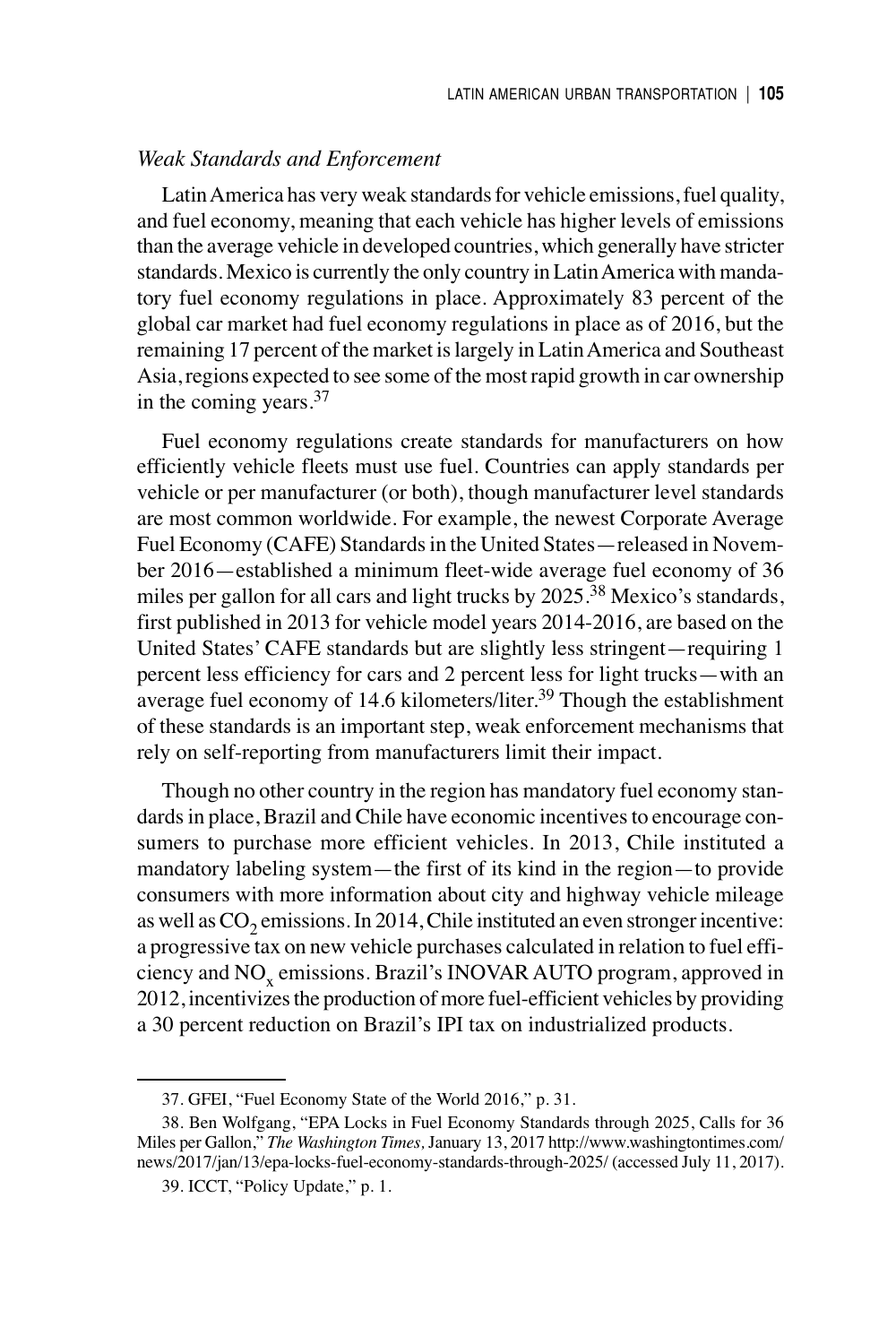| Country    | <b>Light-duty vehicles</b> | <b>Heavy-duty vehicles</b> |
|------------|----------------------------|----------------------------|
| Chile      | Euro 5                     | Euro V                     |
| Argentina  | Euro 5                     | Euro V                     |
| Mexico     | Euro 4                     | Euro IV                    |
| Colombia   | Euro 4                     | Euro IV                    |
| Peru       | Euro 3                     | Euro III                   |
| Uruguay    | Euro 3                     | Euro III                   |
| Ecuador    | Euro 1                     | Euro II                    |
| Costa Rica | Euro 1                     | Euro I                     |

#### **Table 4: Emissions Standards in Latin America**

Source: Natural Resource Defense Council, 2014 United Nations Environment Program, "Status of Fuel Quality and Vehicle Emission Standards—Latin America and the Caribbean," (November 2016), http://staging.unep.org/transport/New/PCFV/pdf/Maps\_Matrices/LAC/matrix/LAC\_FuelsVeh\_November20 16.pdf (accessed July 18, 2017) "Propuesta para actualización de normas de emisión para vehículos pesados en la región latinoamericana," Centro Mario Molina Chile (April 27, 2017) http://portal.mma.gob.cl/wp-content/uploads/2016/11/Gianni-Lopez-Recomendaciones-para-avanzarcon-la-normativa-de-vehiculos-pesados-en-la-region-latinoamericana.pdf (accessed July 18, 2017) Natural Resource Defense Council, "Dumping Dirty Diesels in Latin America: Reducing Black Carbon and Air Pollution from Diesel Engines in Latin American Countries," (November 2014), p. 9 https://www.nrdc.org/sites/default/files/latin-america-diesel-pollution-report.pdf (accessed July 18, 2017).

Many countries in the region have standards regulating vehicle emissions of local air pollutants, but these are also lagging. Instead of regulating how efficiently cars must run, vehicle emissions standards regulate maximum amounts of pollutants—like  $CO_2$ , particulate matter, and  $NO<sub>x</sub>$ —that are permitted in tailpipe emissions from diesel and gasoline vehicles. Chile and Argentina have the most ambitious emissions standards in place, but none of the countries in the region have implemented Euro  $6/\text{VI}$  standards<sup>40</sup> the most recent of the European Union emissions standards, which are used to measure vehicle emissions in many parts of the world (See Table 4). Successive Euro emissions standards permit lower amounts of  $CO<sub>2</sub>$ , NO<sub>x</sub>, and particulate matter. Many countries in the region are considering stricter standards, and some already have stricter sub-national regulations to combat air

<sup>40.</sup> Light-duty vehicle emissions standards are generally referred to with Arabic numerals, while heavy-duty vehicle emissions standards are generally referred to with Roman numerals.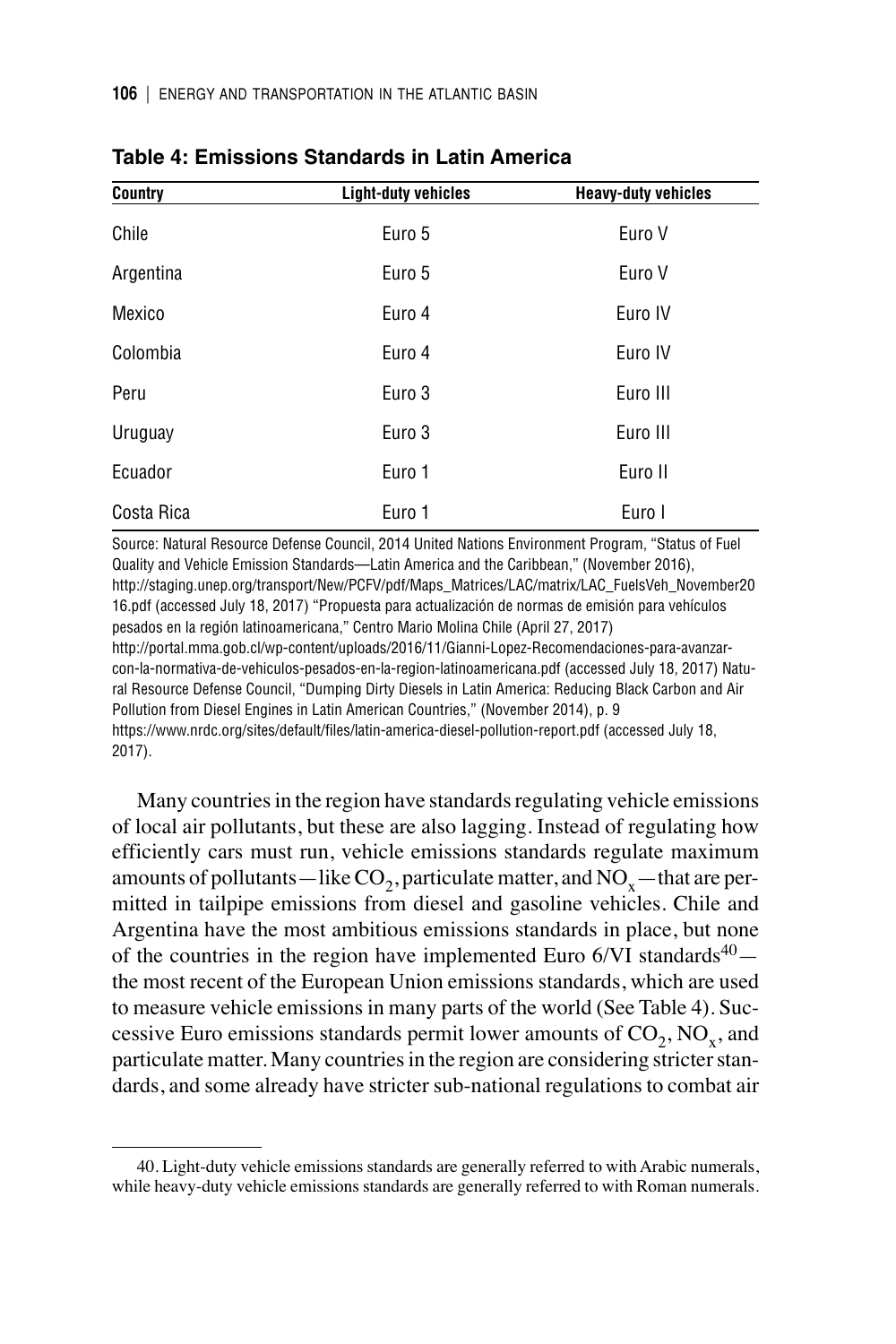pollution. For example, Santiago mandates Euro VI standards for heavyduty vehicles.

Fuel quality standards are closely linked to vehicle emissions standards. At both a global and regional level, fuel quality regulations for diesel and gasoline focus on lowering sulfur content, which generally requires refinery upgrades. To a lesser extent, other gasoline regulations focus on octane, benzene, aromatics and olefins and other diesel regulations focus on cetane, density, lubricity, polyaromatics and cold flow. In Latin America, existing and planned sulfur content regulations vary widely for both gasoline and diesel. Chile and Ecuador are currently the most ambitious, with restrictions allowing only 0-10 parts per million (ppm) of sulfur in gasoline and 10- 15ppm of sulfur in diesel. Venezuela and Peru are among the least stringent, allowing 501-2500 ppm in gasoline and  $>$ 2000 ppm in diesel.<sup>41</sup>

Used car imports are still prevalent throughout the region, exacerbating the problem of low fuel economy and vehicle emissions standards. A growing number of countries—Argentina (with some exceptions), Brazil, Chile, Colombia, Ecuador, Uruguay, and Venezuela—have banned the practice, but others have much less stringent restrictions on used car imports, or none at all.

Latin America's truck fleet is also very old and, as a result, has low fuel efficiency and fuel economy standards and high levels of emissions.Chile has the youngest truck fleet in the region, with an average age of 10 years, while Nicaragua has the oldest, with an average age of 23 years.<sup>42</sup> Because of limited access to finance, developing countries typically have lower levels of truck scrappage, or removal of the oldest vehicles from the fleet, though rapid increases in sales in recent years have driven down the average fleet age.

## **Clean Transport Pathways in Latin America**

#### *Climate Commitments for the Transport Sector*

The Paris Agreement, adopted in December 2015 at the 21st United Nations FrameworkConvention onClimateChange (UNFCCC) conference ofthe parties(COP21), isthe most ambitious global pact to limit GHG emis-

<sup>41.</sup> Stratas Advisors, "Global Fuel Quality Developments," (June 6–7, 2016), pp. 11 and 15 http://staging.unep.org/Transport/new/PCFV/pdf/11gpm/11gpm\_PCFV\_HuimingLi.pdf (accessed July 18, 2017).

<sup>42.</sup> "Freight Transport and Logistics Statistics Yearbook," *Inter-American Development Bank* (April, 2015) https://publications.iadb.org/handle/11319/6885 (accessed July 18, 2017).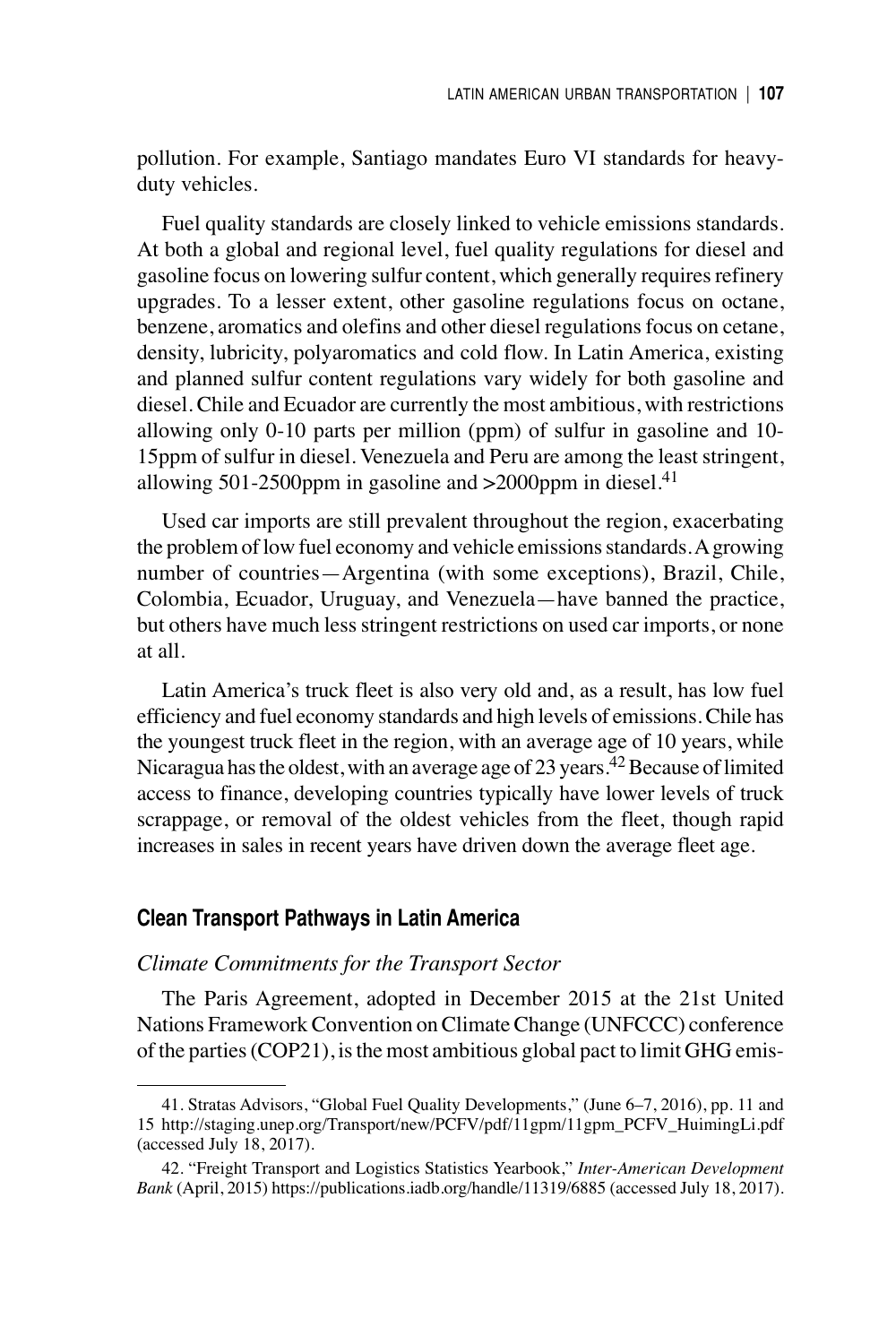sions to date. The agreement, which had been signed by 195 countries and ratified by 166 as of September 2017, establishes the goal of limiting the increase in global average temperature to "well below 2 degrees Celsius (2°C) above pre-industrial levels and [pursuing] efforts to limit the temperature increase to 1.5 °C above pre-industrial levels, recognizing that this would significantly reduce the risks and impacts of climate change."<sup>43</sup> Though the agreement itself notes that even if every country fulfilled its non-binding nationally determined contribution (NDC) warming would still exceed 2°C, the NDCs are meant to be evaluated and intensified every five years. Notably, the agreement also established a minimum US\$100 billion/year goal in climate finance for developing countries.

As a region, Latin America is extremely supportive of efforts to combat climate change. Three quarters of Latin American citizens—more than in most parts of the world—consider climate change to be a very serious problem that is now harming people. <sup>44</sup> Of the Latin American countries that signed the accord, 15 of 18 have already ratified it. The region's NDCs are relatively ambitious, pledging to reduce emissions across all sectors through a wide array of measures, including increasing renewable energy generation, expanding energy efficiency, reducing deforestation, and introducing cleaner forms of transportation. However, only Costa Rica's NDC ranks as "2°C compatible", according to the Climate Action Tracker.<sup>45</sup> Brazil, Mexico and Peru's NDCs are considered "insufficient," or inconsistent with limiting global warming below 2°C asthey would require comparably greater reductions on the part of other countries, while Argentina's NDC is ranked as "highly insufficient" and Chile's is "critically insufficient."<sup>46</sup>

The transport sector receives specific mention in almost every one of Latin America's NDCs—proposed measures include the establishment of

<sup>43.</sup> United Nations Framework Convention on Climate Change, "Adoption of the Paris Agreement," (November–December 2015), p. 21 https://unfccc.int/resource/docs/2015/ cop21/eng/l09.pdf (accessed September 27, 2017).

<sup>44.</sup> Bruce Stokes, Richard Wike and Jill Carle, "Global Concern about Climate Change, Broad Support for Limiting Emissions—U.S., China Less Worried; Partisan Divides in Key Countries," *Pew Research Center—Global Attitudes and Trends* (November 5, 2015) http://www.pewglobal.org/2015/11/05/global-concern-about-climate-change-broad-supportfor-limiting-emissions/# (accessed July 15, 2017).

<sup>45.</sup> "Climate Action Tracker," *Climate Action Tracker Partners* (2017) http://climateactiontracker.org/countries.html (accessed September 28, 2017).

<sup>46.</sup> Ibid. Note: The Climate Action Tracker rates (I)NDCs, long-term targets and current policies against whether they are consistent with a country's fair share effort to achieve the Paris Agreement 1.5°C temperature goal. For more detail on methodology, see: http://climateactiontracker.org/methodology.html.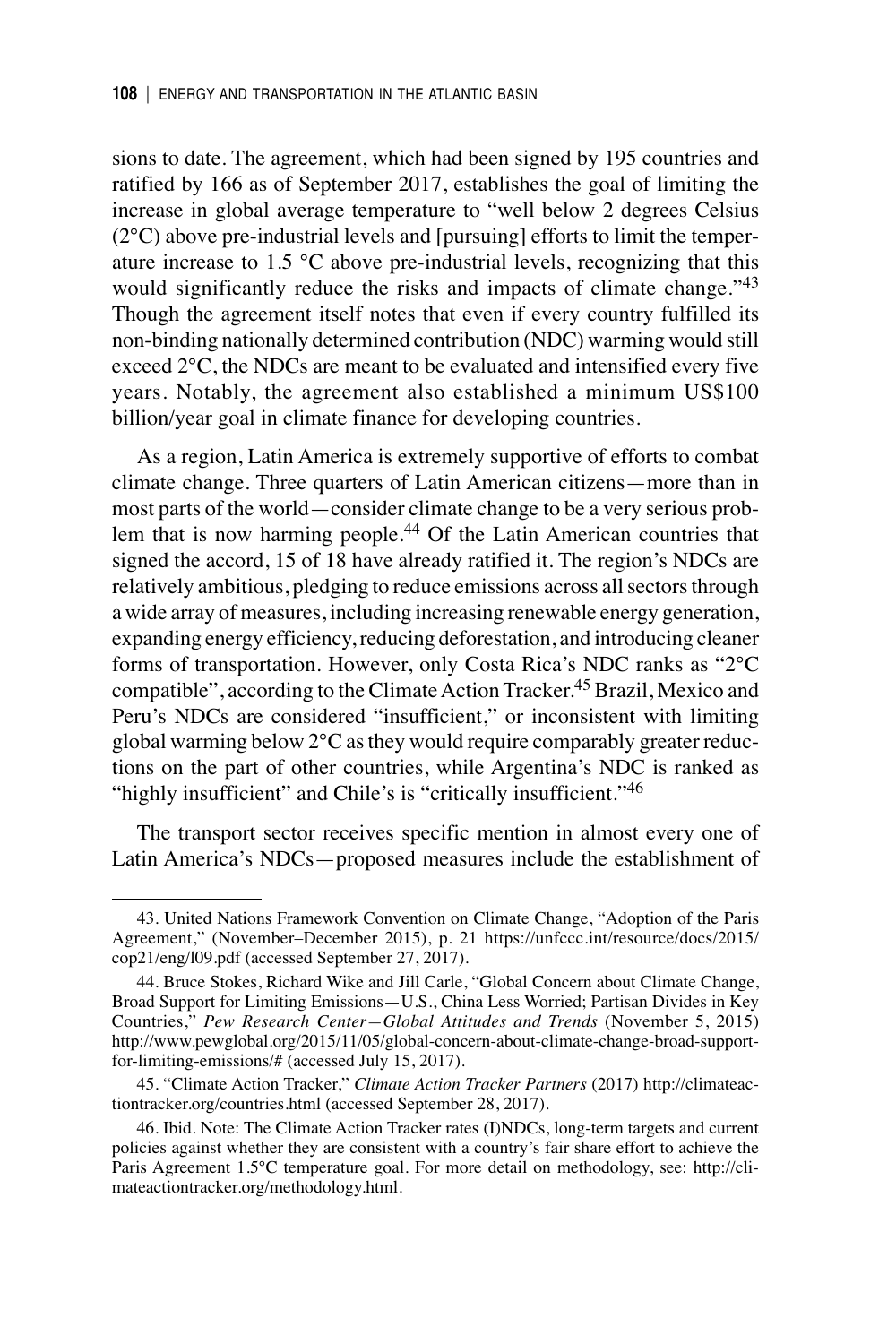taxes on vehicle imports, incentives for purchasing electric and hybrid vehicles and using cleaner fuels, and transportation network planning. For example, Chile highlights the contribution of diesel-fueled transport to black carbon and  $PM<sub>2.5</sub>$  emissions in Chilean cities as a priority for mitigation in its NDC. Guatemala includes creating fiscal incentives and subsidies focused on clean energy use in public and private transport as one of its intended mitigation actions.

The transport sector is also the focus of many nationally appropriate mitigation actions (NAMAs). Also part of the UNFCCC framework, NAMAs are policy instruments or implementation tools that translate goals into country-specific action plans. In Brazil, the city of Belo Horizonte has a Comprehensive Mobility Plan NAMA–*planmobBH*—which focuses on creating a more sustainable urban transportation system. The NAMA includes plans to improve public transportation, fare integration, and infrastructure for the promotion of non-motorized transportation acrossthe metro area.This would lead to a cumulative estimated GHG emissions savings of  $9$  MtCO<sub>2</sub>e between 2008 and 2030, a 39 percent reduction in particulate matter by  $2030$ , and a 50 percent reduction in travel time by 2030. <sup>47</sup> In Peru's TRANSPerú Sustainable Urban Transport NAMA—which is expected to reduce GHG emissions by  $5.6$  to  $9.9$  MtCO<sub>2</sub>e between 2016 and 2025—focuses on developing better fuel economy standards and fuel efficiency standards for light vehicles, developing integrated public mass transport systems, modernizing the public transport fleet, improving urban transport management, and improving nonmotorized transportation in Lima and Callao. <sup>48</sup> One of Mexico's NAMAs focuses on the renewal of its car fleet, with the goal of reducing the average age of the country's fleet from 14.8 years to 11.2 years by substituting 500,000 vehicles aged 15 years or older. <sup>49</sup> The NAMAis expected to reduce GHG emissions by 2.63 MtCO<sub>2</sub>e per year.<sup>50</sup>

<sup>47.</sup> Transport NAMA Database, "Comprehensive mobility plan for Belo Horizonte (Brazil)," *GIZ* (2010) http://www.transport-namadatabase.org/comprehensive-mobility-planfor-belo-horizonte-brasil/ (accessed July 18, 2017).

<sup>48.</sup> Deutsche Gesellschaft für Internationale Zusammenarbeit, "TRANSPerú—Sustainable Urban Transport NAMA Peru," (2015), p. 48 http://transferproject.org/wp-content/uploads/ 2015/12/GIZ-TRANSfer\_Full-NAMA-Concept-Doc-TRANSPeru-EN-online.pdf (accessed July 18, 2017).

<sup>49.</sup> Transport NAMADatabase, "Car fleet renewal in Mexico," *GIZ* (2014) http://www.transport-namadatabase.org/car-fleet-renewal-in-mexico-2/ (accessed July 18, 2017).

<sup>50.</sup> United Nations Framework Convention on Climate Change, "NS-162 - Car Fleet Renewal in Mexico," Public NAMA (2014) http://www4.unfccc.int/sites/nama/\_layouts/un/fccc/ nama/NamaSeekingSupportForPreparation.aspx?ID=95&viewOnly=1 (accessed July 27, 2017).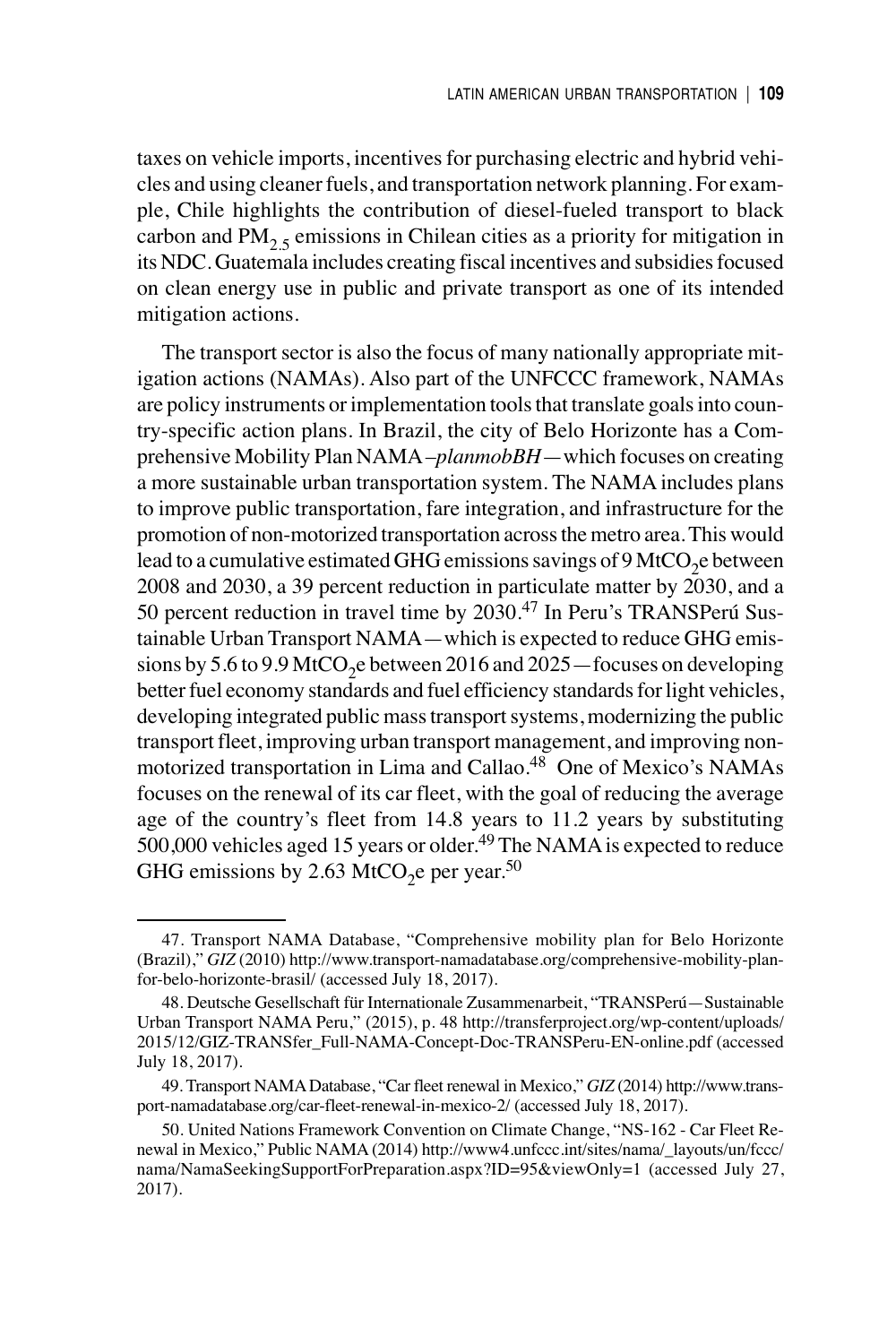Globally, the transport sector receives specific mention in three quarters of NDCs.<sup>51</sup> In order to limit warming to  $2^{\circ}$ C by 2025, projections from the International Energy Agency (IEA) indicate 23 percent of reductions must come from the transport sector.<sup>52</sup> At a global level, the costs of meeting additional demand under a 2 degree Celsius scenario can actually be lower than under a 6 degree Celsius business-as-usual scenario, according to the IEA.<sup>53</sup> Urban areas are the focus of most emissions reductions measures, as they can deliver 40 percent of emissions reductions from the transport sector under the 2 degree Celsius scenario. 54

Reducing emissions from the transport sector requires an integrated approach that combines increasing the use of mass public transportation and non-motorized transportation, improving energy efficiency and vehicle technology, and using cleaner or zero-carbon fuels.These same three approaches should be applied to Latin America to reduce GHG emissions. Many of these measures will also generate improvements in air pollution, human health, and urban congestion.

# *Increasing the Use of Mass Public Transportation and Non-Motorized Transportation*

As Latin America looks to meet increasing demand for transportation while reducing emissions, expanding mass public transportation and nonmotorized transportation is crucial. The region's public transportation systems already move large numbers of people every day, but additional investment to expand and improve existing infrastructure is necessary to meet growing demand, provide a practical and convenient alternative to private transportation, and reduce emissions. Latin America's population is

<sup>51.</sup> Ernesto Monter, "Supporting Decarbonization Efforts in the Transport Sector in Latin America and the Caribbean," presented at *Energy and Transportation in the Atlantic Basin, Jean Monnet Network on Atlantic Studies* (July 20, 2017) http://jeanmonnetnetwork.com.br/ wp-content/uploads/2017/08/Ernesto-Monter-Supporting-Decarbonization-Efforts-in-LAC-Transportation-Sectors.pdf.

<sup>52.</sup> International Energy Agency, "Energy Technology Perspectives 2015—Mobilising Innovation to Accelerate Climate Action," (2015), p. 73 http://www.iea.org/publications/freepublications/publication/ETP2015.pdf (accessed July 21, 2017).

<sup>53.</sup> International Energy Agency, "Energy Technology Perspectives 2016—Towards Sustainable Urban Energy Systems, Executive Summary" (2016), p. 3 https://www.iea.org/publications/freepublications/publication/EnergyTechnologyPerspectives2016\_ExecutiveSummary\_EnglishVersion.pdf (accessed July 27, 2017).

<sup>54.</sup> Ibid., pp. 7–8.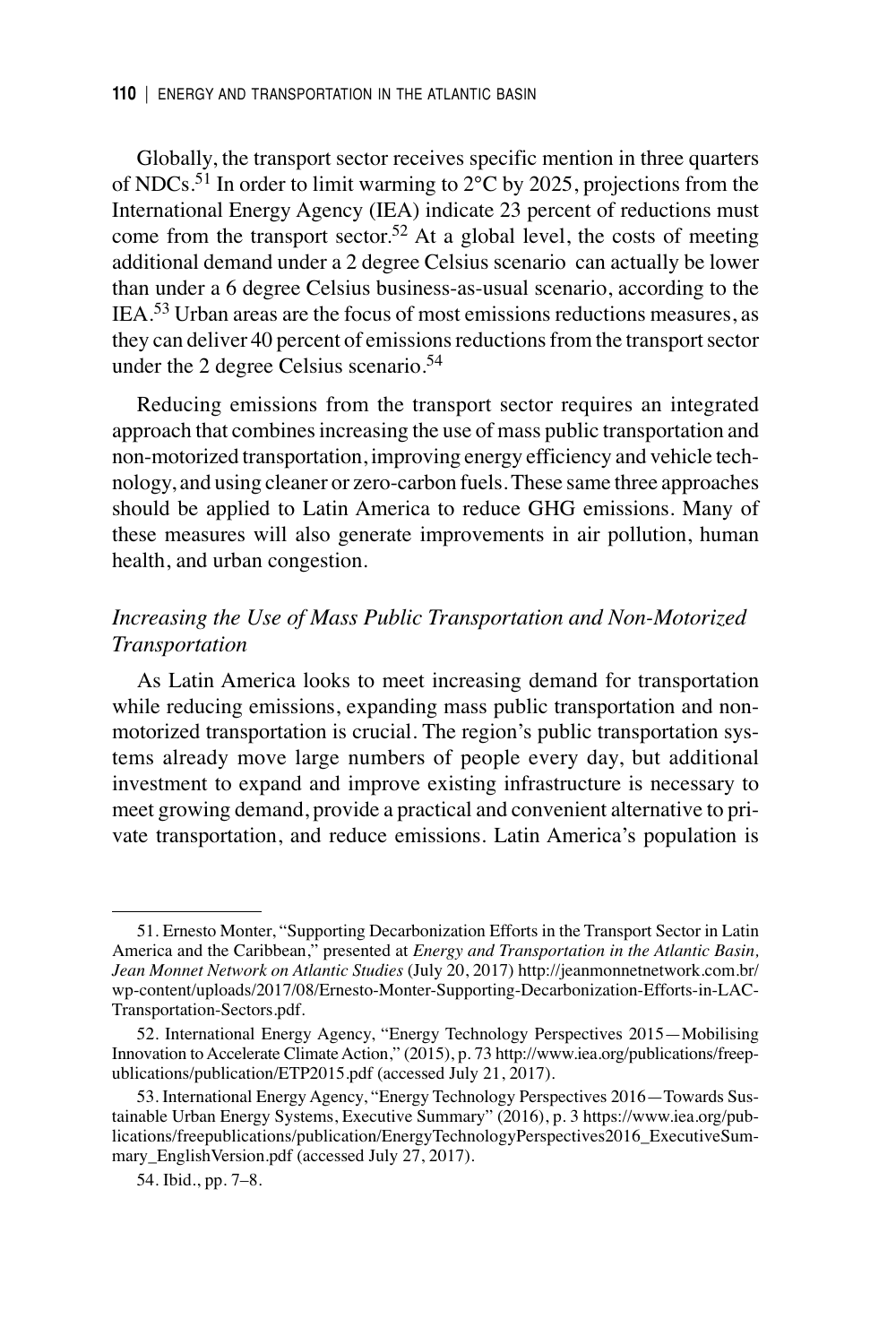| <b>Regions</b>   | <b>Passengers per Day</b> | <b>Number of Cities</b> |
|------------------|---------------------------|-------------------------|
| Africa           | 468,178 (1.46%)           | $4(2.43\%)$             |
| Asia             | 9,293,372 (29%)           | 42 (25.6%)              |
| Europe           | 1,566,580 (4.88%)         | 44 (26.82%)             |
| Latin America    | 19,470,072 (60.75%)       | 54 (32.92%)             |
| Northern America | 810,513 (2.52%)           | 16(9.75%)               |
| Oceania          | 436,200 (1.36%)           | 4(2.43%)                |
| Total            | 32,044,915                | 164                     |

**Table 5: Bus Rapid Transit Statistics by Region**

Source: "Compare Systems Indicators," Global BRT Data, BRTData.org (2017) http://brtdata.org/panorama/systems (accessed September 27, 2017).

projected to grow by 23.6 percent between 2015 and  $2050^{55}$ , adding to demand for both public and private transportation.

#### Bus Rapid Transit (BRT)

BRT systems are one of the most important forms of public transportation in the region. These systems combine dedicated lanes for bus transportation with off-board fare collection to provide quick and effective mass transportation, but require a much smaller infrastructure investment than metro or urban rail systems. BRTs in Latin America move almost 20 million passengers per day across 54 cities—60.75 percent of the daily worldwide BRT passenger total (see Table 5). 56

Many of Latin America's BRT systems are among the most advanced in the world. Belo Horizonte's MOVE and Bogotá's TransMilenio, for example, are reference points for international best practices in the Institute for Transportation and Development Policy's BRT Standard, which evaluates systems based on criteria like frequency of service, corridor location, and integration with other forms of public transportation.<sup>57</sup> Belo Horizonte's MOVE BRTwhich received the highest "gold" classification—provides high capacity service along high demand corridors and makes good use of scarce space

<sup>55.</sup> The World Bank, "Population Dashboard" in *Health, Nutrition and Population* (2015) http://datatopics.worldbank.org/health/population (accessed September 27, 2017).

<sup>56.</sup> "Compare Systems Indicators," Global BRT Data, BRTData.org (2017) http://brtdata.org/panorama/systems (accessed September 27, 2017).

<sup>57.</sup> "About the BRT Standard," *Institute for Transportation and Development Policy* (2016) https://www.itdp.org/library/standards-and-guides/the-bus-rapid-transit-standard/aboutthe-brt-standard/ (accessed July 14, 2017).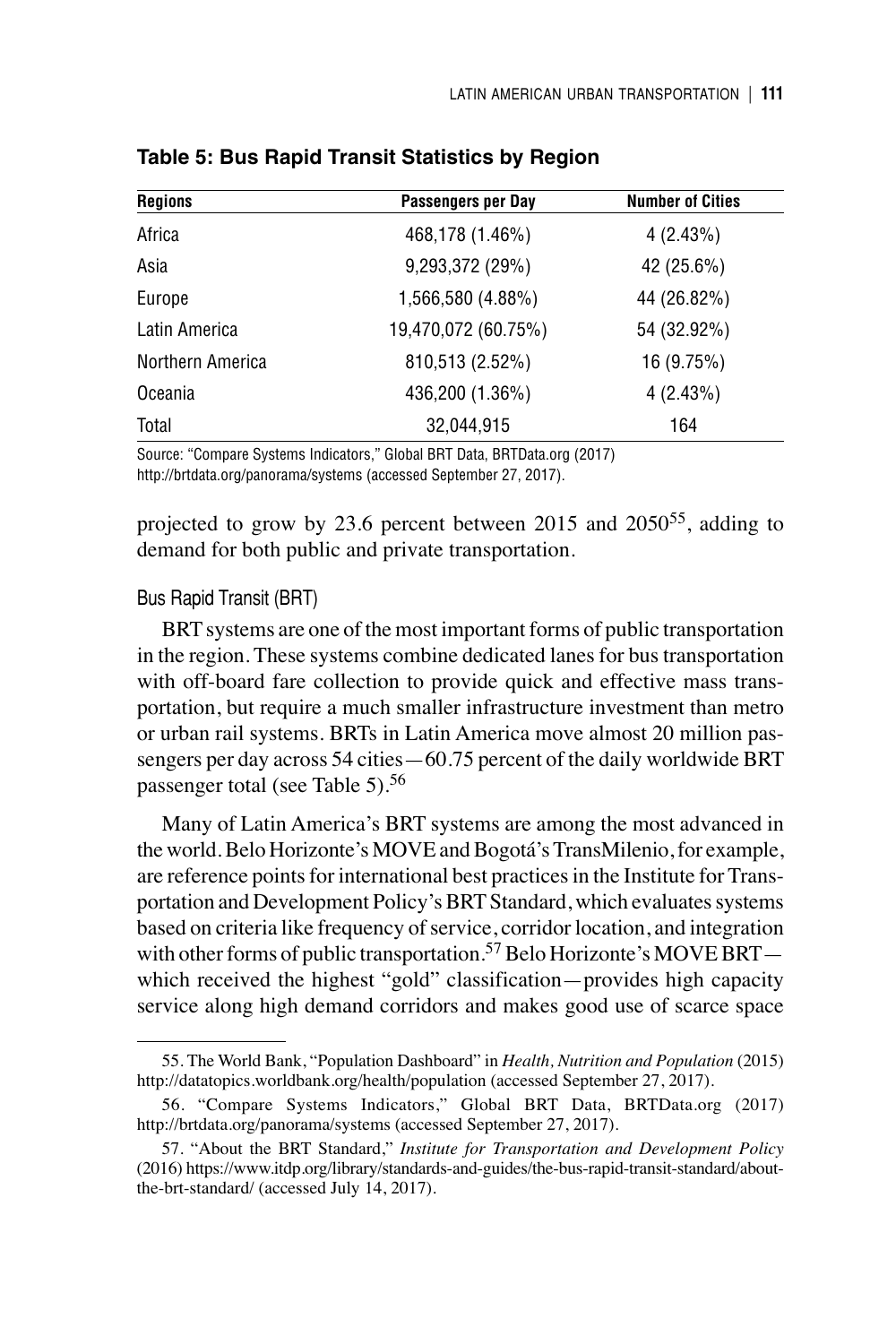in the city center. Bogotá's TransMilenio—also classified as "gold"—has been among the most successful BRT systems, moving passengers equal to or better than many metro systems. BRT corridors in Curitiba, Rio de Janeiro, Medellín, Guadalajara, and Lima also received the premier "gold" score. However, many of these systems suffer from overcrowding and need to increase the network and service frequency and introduce off-board fare collection and express service.

In addition to these improvements to existing BRTs, there is appetite for new BRT corridors in the region. Though the rate of urbanization in Latin American cities has slowed, urban populations are still growing every year, putting additional stress on already heavily strained urban transportation systems. The region's Rapid Transit to Resident Ratios (RTR)—an Institute for Transportation and Development Policy metric which compares the length of rapid transit lines (metro, rail, and BRT) with a country's urban population (a higher RTR indicates more kilometers of transit per urban resident)—are still relatively low. Chile and Ecuador have the highest RTRs in the region (between 20 and 30). <sup>58</sup> Between 2004 and 2014, Brazil's RTR increased from 8.3 to 10.7, as rapid transit growth outpaced urban population growth and Colombia's RTR grew from 0 to 10.1 between 1994 and 2014. Mexico also saw important RTR growth from about 5.5 to 8.4 over the same period.<sup>59</sup> The rest of the region has an RTR of less than 10. By comparison, the United States' RTR is 14.3 and Germany's is 81.6.

In addition to reducing GHG emissions from the transport sector, the introduction of BRT systems has also been shown to improve road safety and air quality. In TransMilenio's first two years of operation, traffic collisions, pedestrian accidents, and related deaths along Bogotá's main BRT corridor fell by 94 percent. <sup>60</sup> In the year after TransMilenio was rolled out, Bogotá also saw a 44 percent reduction in sulfur dioxide, a 24 percent reduction in  $PM_{10}$ , and a 7 percent reduction in  $NO_2$ .<sup>61</sup>

<sup>58.</sup> "Infographic: Rapid Transit to Resident Ratio (RTR)," *Institute for Transportation and Development Policy* (January 29, 2016) https://www.itdp.org/wp-content/uploads/2016/01/ 2015-itdp-infographic-spread-1206.pdf (accessed July 19, 2017).

<sup>59.</sup> Walter Hook, Colin Hughes and Jacob Mason, "Best Practice in National Support for Urban Transportation," *Institute for Transportation and Development Policy* (February 2015), p. 5-6 https://3gozaa3xxbpb499ejp30lxc8-wpengine.netdna-ssl.com/wp-content/uploads/2014/ 05/Best-Practices-in-National-Support-for-Urban-Transport\_ITDP.pdf (accessed September 29, 2017).

<sup>60.</sup> "C40 Cities in Action: How Bike-Share and BRTAre Accelerating across the World," Sustainability Management Capstone, Earth Institute, Columbia University (2013), p. 10 http://sustainability.ei.columbia.edu/files/2014/01/C40-CITIES-IN-ACTION\_Fall-2013-.pdf (accessed July 19, 2017).

<sup>61.</sup> Ibid., p. 39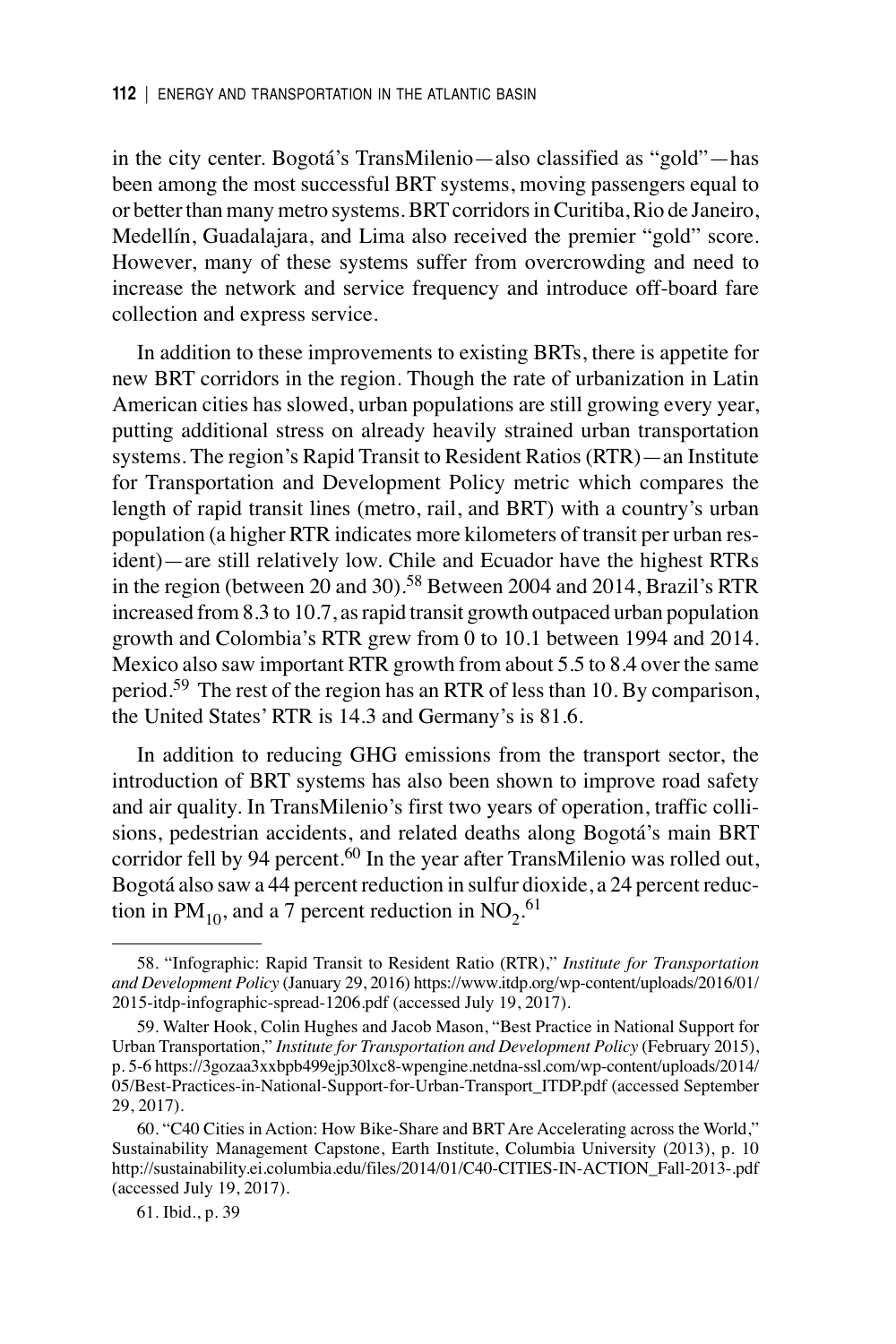Latin American countries are working on developing and rolling out a number of new BRT systems in the coming years. BRT Transbrasil will be Rio de Janeiro's fourth BRT, adding 28 stations, 4 terminals and 15 pedestrian walkways spanning 32 kilometers at a cost of US\$416 million.<sup>62</sup> The Transbrasil corridor will be integrated into the city's Transcarioca bussystem and will serve about 900,000 passengers per day. Asunción, Paraguay is developing an 18.4 kilometer BRT system, which will connect the capital with the cities of Fernando de la Mora and San Lorenzo. The system—financed with a loan from the Inter-American Development Bank—includes 26 stations and electric-powered buses with an estimated cost of US\$167 million and will have a capacity of 300,000 passengers per day.<sup>63</sup>

## Metro and Light Rail Systems

A number of cities in the region also rely heavily on metro systems, which carry 20 million people per day in 22 cities across ten countries. <sup>64</sup> Mexico City's metro system ranks among the ten largest in the world and serves approximately 6 million passengers per day—almost one third of the city's metro area population.  $65$  São Paulo's metro system, the second largest, moves more than 4.5 million passengers per day. <sup>66</sup> Santiago and Caracas also see both high volumes and high rates of metro use. By 2021, the region's metro ridership is expected to grow by almost 5 million passengers per day.<sup>67</sup>

Latin American countries are working to build new metro systems and expand existing metro and light rail systems. Quito is in the process of building its first metro line, which will cover 23 kilometers and include 15 stations, 6 of which will be connected to the existing bus network. The project which will have a 369,000 passenger per day capacity—will cost an estimated US\$1.7 billion and will save US\$14 million per year in fuel costs. <sup>68</sup> Lima's Metro Line 2, an ongoing project with an estimated cost of US\$5.8 billion, will include 35 kilometers of new urban rail and will integrate with the city's

<sup>62.</sup> "BRT Transbrasil," *Business News Americas*, 2017 https://www.bnamericas.com/project-profile/en/btr-transbrasil-btr-transbrasil (accessed July 21, 2017).

<sup>63.</sup> "Bus rapid transit (BRT) Metrobus Asunción stretches No. 2 and No. 3," *Business News Americas*, 2017 https://www.bnamericas.com/project-profile/en/btr-transbrasil-btrtransbrasil (accessed July 21, 2017).

<sup>64.</sup> UITP, "Metro Latin America," p. 2.

<sup>65.</sup> "Subways," *Metropolitan Transportation Authority* (2017) http://web.mta.info/nyct/ facts/ ffsubway.htm (accessed July 11, 2017); UITP, "Metro Latin America," pp. 1–2.

<sup>66.</sup> UITP, "Metro Latin America," pp. 1–2.

<sup>67.</sup> Ibid., p. 5.

<sup>68.</sup> "Quito Metro Line 1," *The World Bank Group* (2017) http://projects.worldbank.org/ P144489/ecuador-quito-metro-line-one?lang=en&tab=overview (accessed July 21, 2017).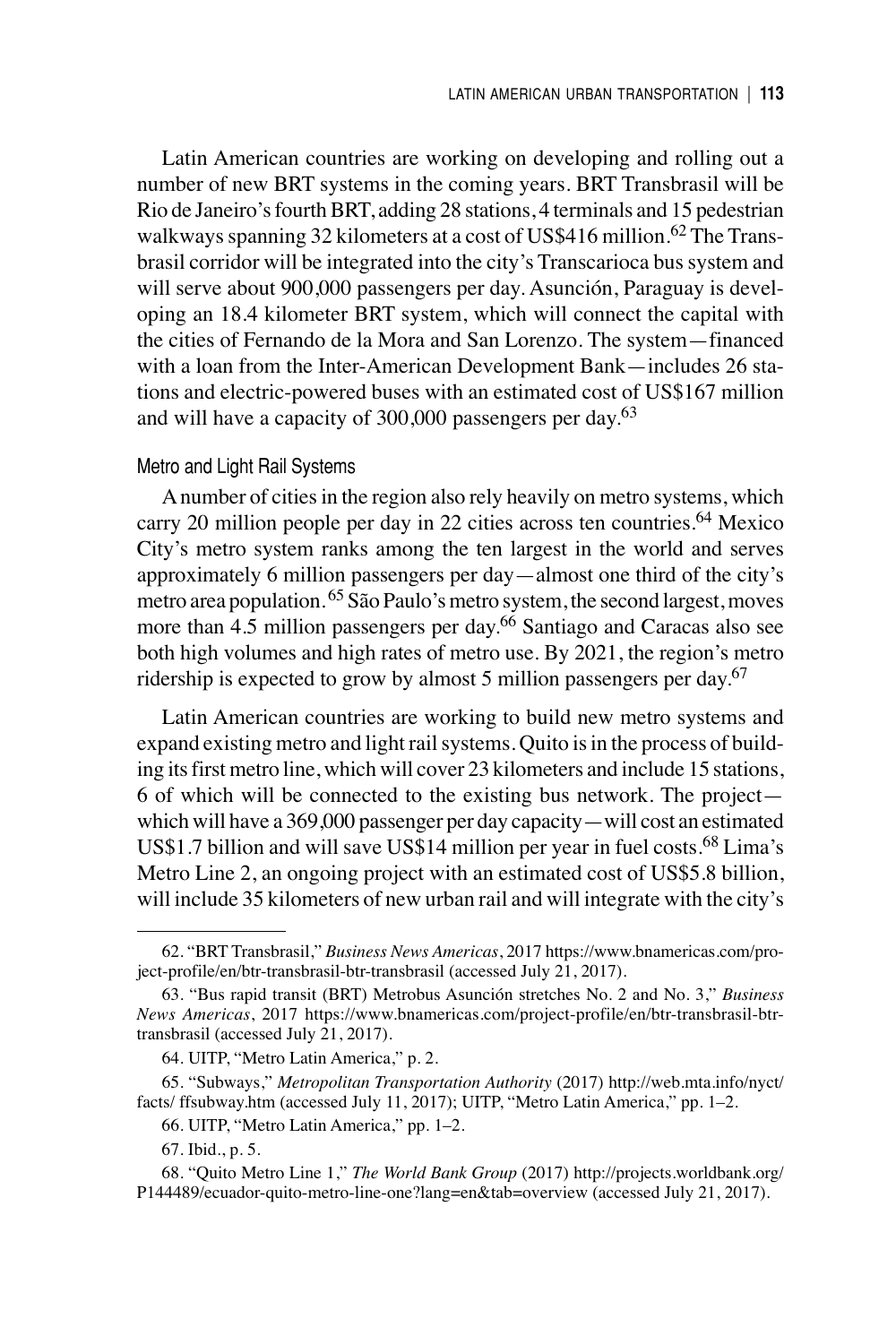existing Line 1 and BRT system, reducing public transport travel times for passengers by up to 75 minutes. <sup>69</sup> São Paulo, Santiago, and Panama City are also in the process of adding lines to their existing metro systems.

When building new mass transit systems, cities have many factors to consider. BRT systems are much less costly to build than metro and light rail systems and take less time to implement; they can generally be deployed in five years or less, while metro systems can take decades. But metro and light rail systems can carry more passengers—typically 35,000 per hour per direction compared to 2,000-10,000 onBRT—and have a lower per-passenger operation and maintenance cost.<sup>70</sup> Rail systems are also generally entirely electric, which provides an advantage in terms of emissions reductions, especially in Latin America where electricity is largely generated from hydropower.

## Non-Motorized Transport

In addition, increasing accessto and convenience of non-motorized transport is an important part of sustainable urban mobility plans. Many cities in the region have made important investments in this space in recent years. When compared to other forms of transportation, cycling infrastructure and bicycle-sharing programs are much less costly, require less space, have no emissions, and can be deployed in a matter of months. Bicycle-sharing programs range in cost from less than US\$5 million in cities like in Toronto, Portland and Istanbul to US\$40 million in New York City and US\$140 million in Paris. 71

More than 12 cities in Latin America have adopted bicycle-sharing programs in recent years, including Mexico City, Rio de Janeiro, São Paulo, and Buenos Aires.<sup>72</sup> Mexico's ECOBICI program is very popular and demand is growing quickly. The program began operation in February 2010 with 84 stations and 1,200 bicycles and by 2016 had grown to 452 stations and more than  $6,000$  bicycles.<sup>73</sup> The program regularly sees more than

<sup>69.</sup> "Peru Lima Metro Line 2 Project," *The World Bank Group* (2017) http://projects.worldbank.org/P145610?lang=en (accessed July 21, 2017).

<sup>70.</sup> Jacques Drouin, "Why Latin America's Urban Transport Is on Track," *World Economic Forum* (May 6, 2015) https://www.weforum.org/agenda/2015/05/why-latin-americas-urbantransport-is-on-track/ (accessed July 21, 2017).

<sup>71.</sup> "C40 Cities in Action," Columbia University, p. 9.

<sup>72.</sup> "Cycling Gains Ground on Latin American Streets," *The World Bank Group* (June 24, 2015) http://www.worldbank.org/en/news/feature/2015/06/24/el-pedaleo-gana-espacioen-las-calles-latinoamericanas (accessed July 21, 2017).

<sup>73.</sup> "¿Qué es ECOBICI?" *CMS CDMX, Oficialía Mayor de la Ciudad de México* (2016) https://www.ecobici.cdmx.gob.mx/es/informacion-del-servicio/que-es-ecobici (accessed July 21, 2017).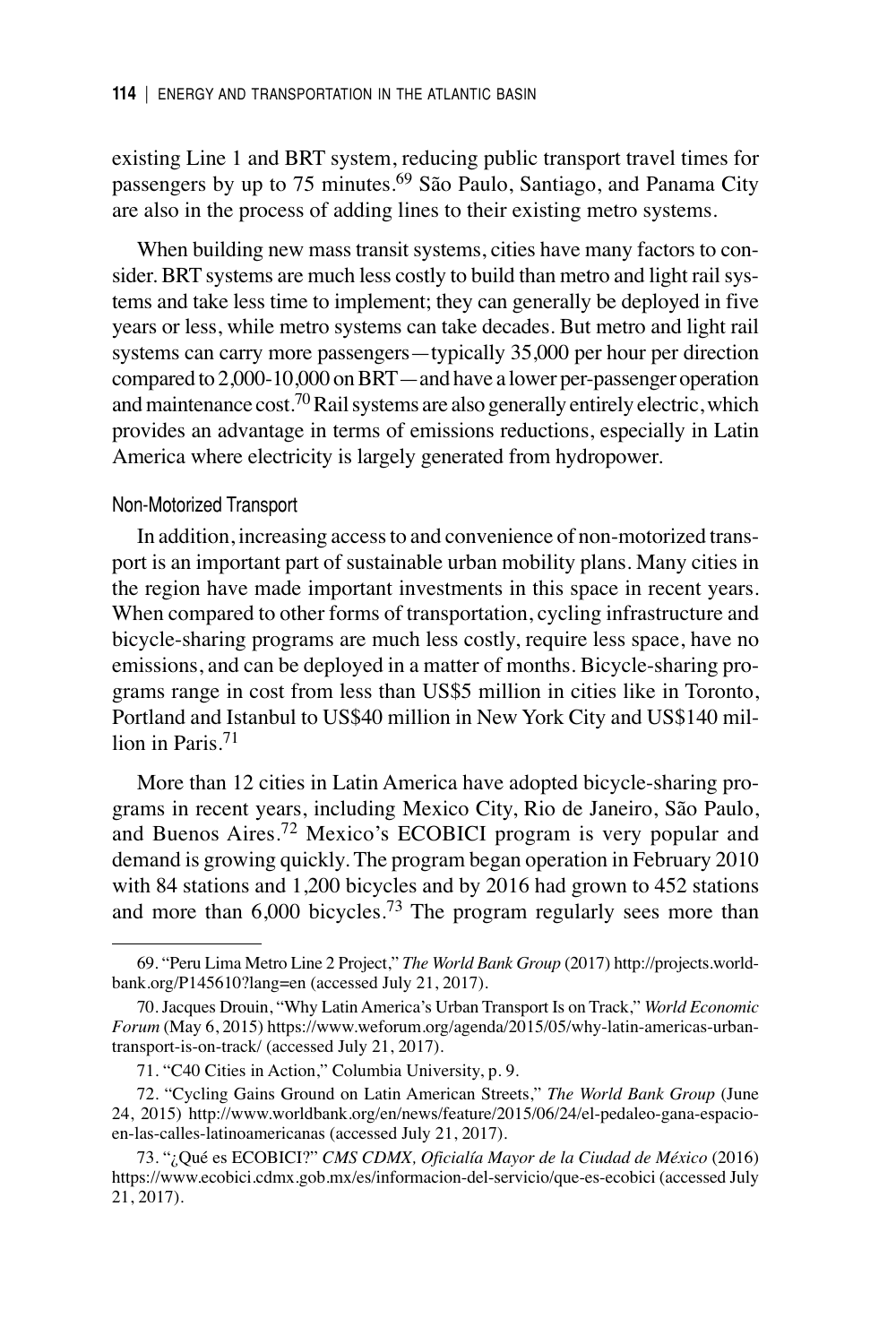

**Figure 7: Daily Bicycle Use in Latin America, 2015**

Source: Inter-American Development Bank, "Ciclo-inclusión en América Latina y el Caribe: Guía para impulsar el uso de la bicicleta" (February 2015), p. 3 https://publications.iadb.org/handle/11319/6808 (accessed July 19, 2017).

30,000 rides per weekday, sometimes reaching almost 40,000, and users span 43 *colonias* (neighborhoods) and 3 *delegaciones* (boroughs) covering 35km2. <sup>74</sup> Rio de Janeiro's bicycle-sharing system—Bike Rio—began operating in 2011 with 60 stations and expanded to 260 stations with 2,600 bicycles covering more of the city in 2014. <sup>75</sup> The city has 450 kilometers of cycling lanes—the second largest in Latin America (after Bogotá) (see Figure 7).<sup>76</sup> Rio recently announced it will modernize its entire bicycle fleet and all 260 stations with more modern technology, including a new payment interface that will accept the *Bilhete Único Carioca*, the city's bus and metro payment system. Investments in cycling infrastructure to create more space for cyclists have also paid off in Santiago, where the number of cyclists on

<sup>74.</sup> "¿Qué es ECOBICI?" *Oficialía Mayor de la Ciudad de México*; "Estadísticas de ECOBICI" *CMS CDMX, Oficialía Mayor de la Ciudad de México* (2017) https://www.ecobici.cdmx.gob.mx/es/informacion-del-servicio/que-es-ecobici (accessed July 21, 2017).

<sup>75.</sup> Gustavo Ribeiro, "Bike Rio passará por recauchutagem," *O Dia*, June 18, 2017 http://odia.ig.com.br/rio-de-janeiro/observatorio/2017-06-18/bike-rio-passara-por-recauchutagem.html (accessed July 26, 2017).

<sup>76.</sup> "Biking in Rio," *Rio.com LLC* (2017) http://www.rio.com/practical-rio/biking-rio (accessed July 27, 2017).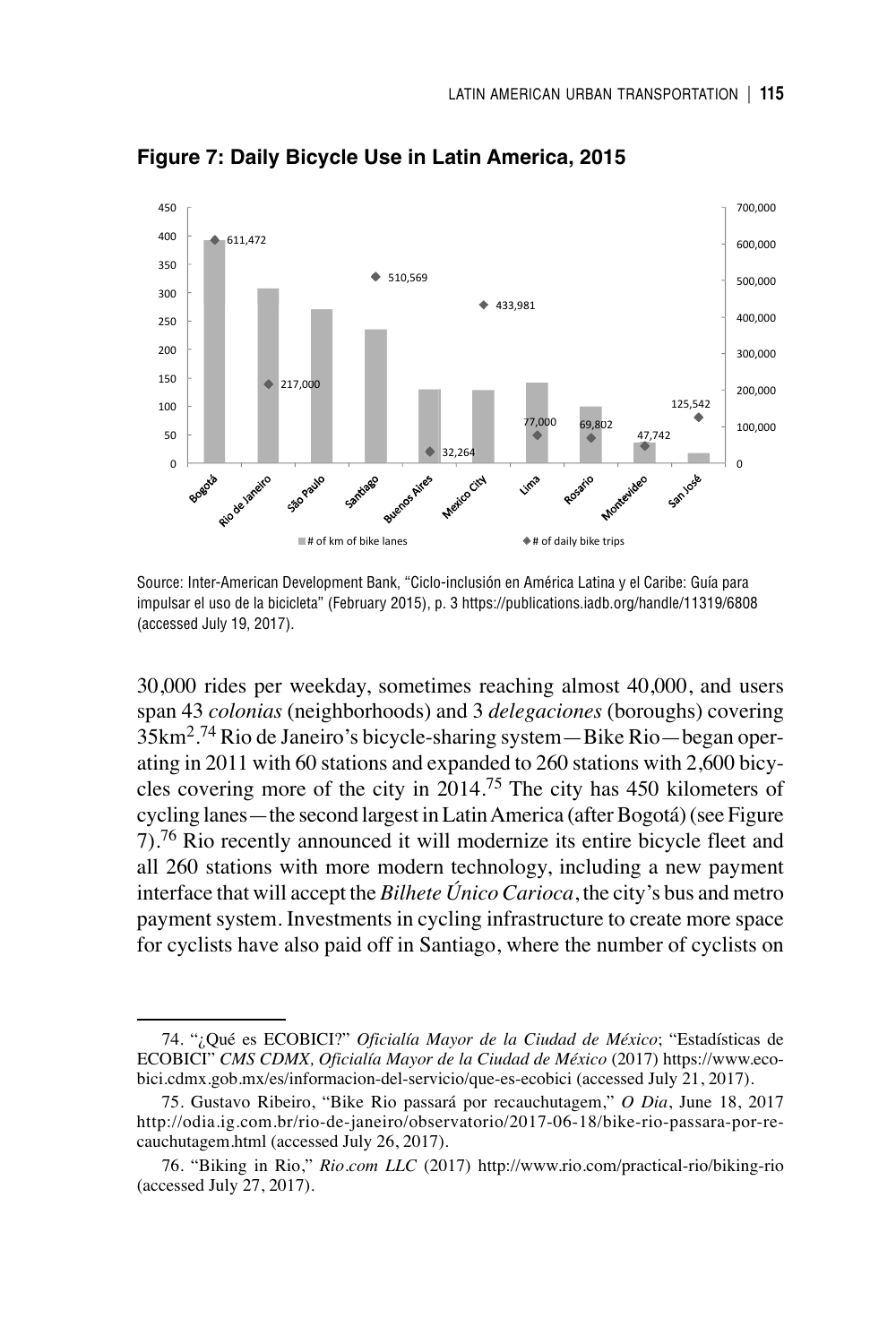the road has grown by up to 25 percent a year in the past decade and now accounts for 6 percent of all journeys. 77

Investmentsin pedestrian-friendly infrastructure like sidewalks and lighting also encourage non-motorized transport. Over the past 12 years, Mexico City's government has converted five kilometers—approximately 30 streets—into pedestrian-only or pedestrian-priority streets. These investments will continue in 2017 with updates to make three major roadways more pedestrian and bicycle friendly with an investment of more than US\$2 million.

#### *Improving Energy Efficiency and Vehicle Technology*

Improving fuel economy, vehicle emissions, and fuel quality standards is also crucial for Latin America, both to reduce GHG emissions and to improve air quality in cities.

Between 2014 and 2015, non-OECD countries have seen faster fuel economy improvements than OECD countries, as improvement trends slowed in the United States (from 2.3 percent to 0.5 percent) and reversed in Japan (worsened by 4.5 percent) while large non-OECD markets like Brazil, China and Malaysia saw improvements.<sup>78</sup> Mandatory fuel economy standards can yield enormous results. Mexico's environment ministry estimates that its standards, implemented in 2013, will save 710 million barrels of fuel and avoid 265 million tons of  $\mathrm{CO}_2$  emissions by 2032.<sup>79</sup> Fuel economy standards for heavy-duty vehicles lag particularly far behind, both in Latin America and globally. Only four countries in the world—Canada, China, Japan, and the United States—have fuel economy regulations for heavy-duty vehicles.<sup>80</sup> Mexico is considering implementing heavy-duty fuel economy regulations. More stringent fuel economy standards can raise vehicle prices, but they also generate cost savings for owners as a result of having to use less fuel. Analyses of proposed regulations typically include information about this "payback period"—how long it takes for savings in fuel costs to compensate

<sup>77.</sup> Gideon Long, "'Get yourself a bike, perico!': how cycling is challenging Santiago's social barriers," *The Guardian*, July 21, 2016 https://www.theguardian.com/cities/2016/ jul/21/cycling-challenging-santiago-chile-social-barriers (accessed July 15, 2017).

<sup>78.</sup> Global Fuel Economy Initiative, "International Comparison of Light-Duty Vehicle Fuel Economy 2005-2015: Ten Years of Fuel Economy Benchmarking" (2017), p.19 https://www.globalfueleconomy.org/media/418761/wp15-ldv-comparison.pdf (accessed September 27, 2017).

<sup>79.</sup> ICCT, "Policy Update," p. 3.

<sup>80.</sup> International Energy Agency, "Global EV Outlook 2017," (2017), p. 12.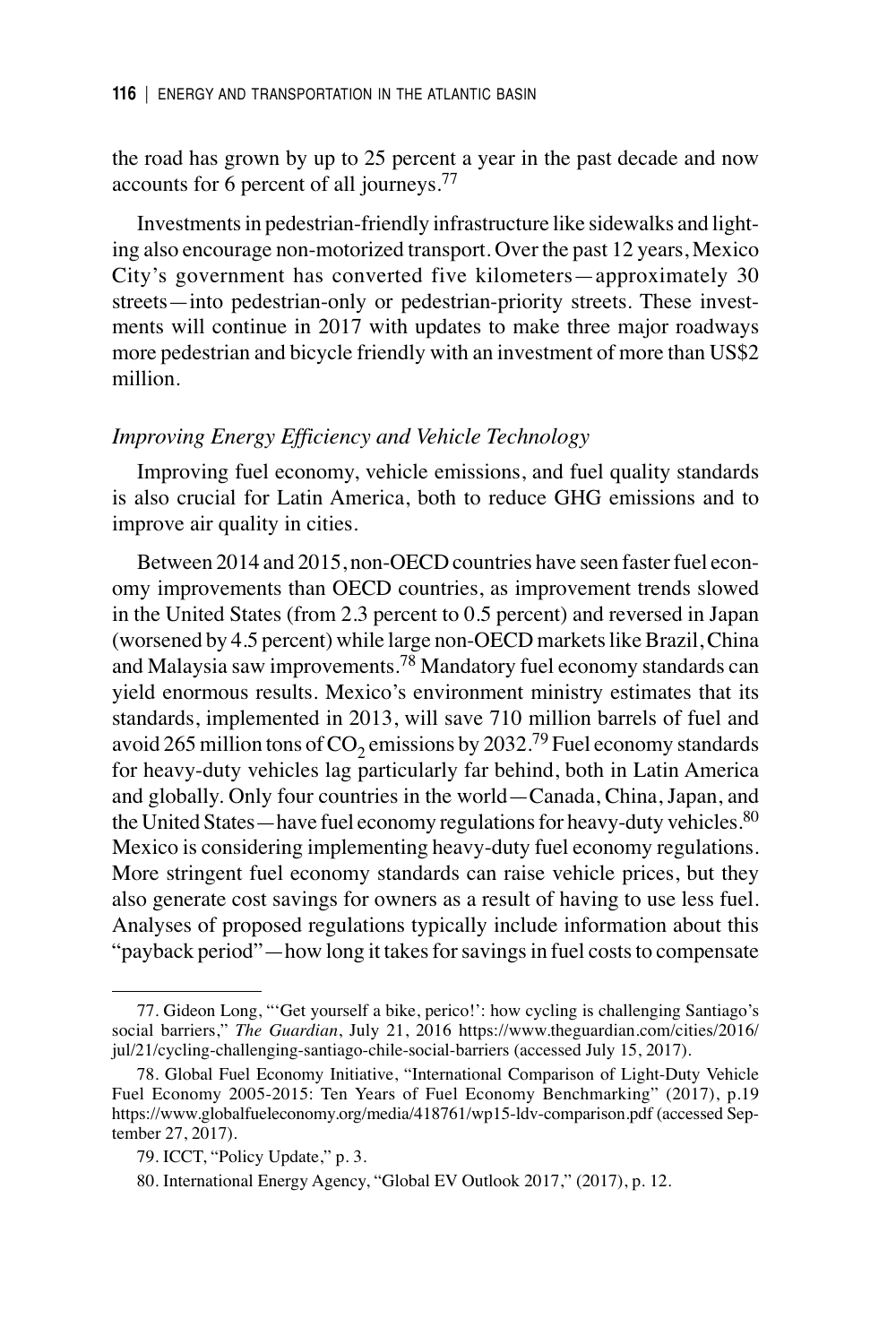for the higher upfront cost.<sup>81</sup> Fuel economy standards can sometimes inadvertently encourage consumers to choose private transportation over public transportation because of the low cost of fuel. To avoid this, fuel economy standards can be accompanied by stronger fuel taxes.

Beyond establishing fuel economy regulations, enforcement and verification mechanisms must also be considered. At a global level, some countries have independent certification and inspection systems, some are reliant on manufacturers to self-police, some rely on import statistics, and others have no inspection criteria at all. Vehicle certification processesin LatinAmerica lag far behind, with the notable exception of Chile, according to UNEP.82 Many countries depend on information from tests developed by vehicle manufacturers themselves, and in some countries, only a sworn declaration by an importer's legal representative is required with no further inspection. Though Mexico's fuel economy standards are the most stringent in the region, they lack incentives for enforcement and, like the United States CAFE standards, rely heavily on self-reporting.

There are also a host of economic incentives for vehicle efficiency that countries can implement. A feebate—like Chile's progressive tax based on fuel efficiency and NO<sub>y</sub> emissions—defines a 'pivot point' in emissions levels and taxes vehicles above the pivot point while providing monetary incentives to those below the pivot point. <sup>83</sup> Feebates have the advantage of being fiscally neutral, as payments to low-carbon vehicle owners are financed with taxes on high-carbon vehicle owners. France has applied this policy since 2008 with success.

Countries may also choose to implement a labeling system with different levels depending on efficiency and emissions standards with clear benefits for each level. Labeling systems simplify the application of a feebate and can also be used to exempt vehicles from circulation restrictions. For example, vehicles with Chile's *sello verde*, or green seal, are exempt from Santiago's vehicle restriction program and vehicles in Mexico with a zero or double zero label as well as EVs are exempt from the *Hoy no circula* program.

A vehicle registration tax that corresponds to vehicle emissions levels can also incentivize consumersto purchase more efficient vehicles. Offering incentives for taxi owners to buy newer models with a rebate dependent on

<sup>81.</sup> GFEI, "Fuel Economy State of the World 2016," p. 34.

<sup>82.</sup> UNEP, "Movilidad Eléctrica," p 31.

<sup>83.</sup> Ibid., p. 59.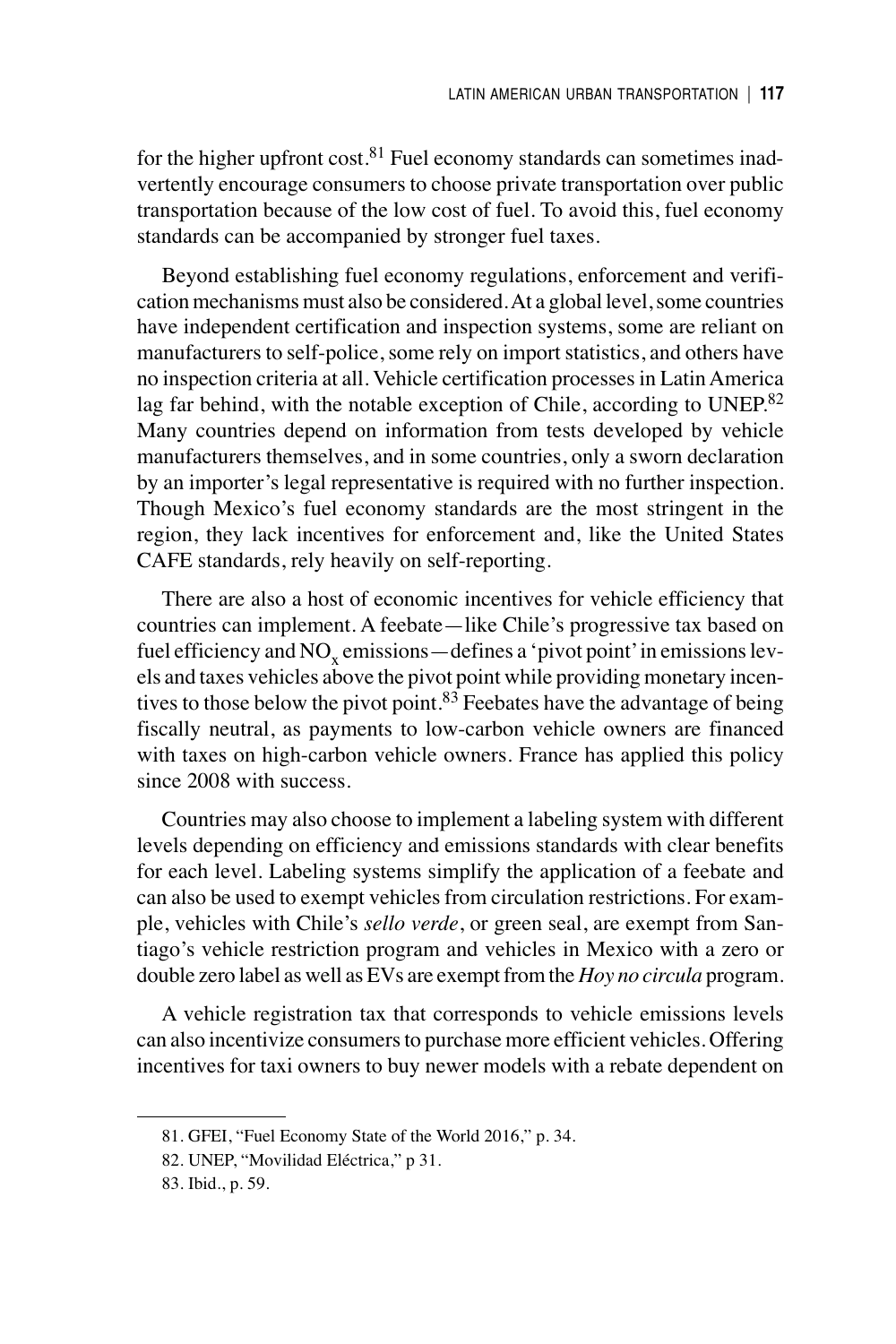the vehicle's fuel efficiency can also pay dividends in converting this highuse vehicle fleet. Some countries—like Chile and Mexico—employ a combination of these options.

Secondhand car imports will continue to be problematic for reducing emissions from the transport sector and for improving air quality, especially in countries with developing economies. Globally, an estimated 25-35million light-duty vehicles move internationally as secondhand vehicles every year.<sup>84</sup> By 2030, the volume of secondhand vehicle trade will equal new car sales in the European Union and China combined.<sup>85</sup> Though many Latin American countries have banned used car imports, many others still allow it. Costa Rica, for example, has made several attempts to ban used car imports but the measures have not passed Congress. As a result, 80 percent of the fleet is more than ten years old.<sup>86</sup>

Countries in the region should also consider implementing stricter emissions requirements for new vehicles, though in countries that continue to import used cars, these emissions restrictions will not have as significant an impact. Vehicle emissions regulations should be developed considering the significant difference between laboratory and real-world conditions. The International Council on Clean Transportation estimates that in  $2014$ ,  $CO<sub>2</sub>$ emissions from vehicles were on average 40 percent higher than testing condition estimates. <sup>87</sup> In recent years, portable emissions monitoring systems (PEMS), which allow real-time measurement of hydrocarbon,  $CO$ ,  $CO<sub>2</sub>$ ,  $NO<sub>x</sub>$ , and particulate matter emissions, have gained traction for producing more accurate results. In fact, Euro VI standards require PEMS for heavyduty vehicles.

Fuel quality standards are also making strides in the region. Though some countries plan to progressively lower sulfur content or leave regulations untouched, a few have chosen to "leapfrog" to a much more rigorous standard. For example, by 2020 Peru will tighten its gasoline sulfur content

<sup>84.</sup> Roger Gorham, "Prospects for 'Decarbonization' of African Transport," presented at *Energy and Transportation in the Atlantic Basin, Jean Monnet Network on Atlantic Studies* (July 20, 2017) http://jeanmonnetnetwork.com.br/wp-content/uploads/2017/08/Gorham-Prospects-for-Decarbonization-of-African-Transportation.pdf.

<sup>85.</sup> Roger Gorham, "Prospects for 'Decarbonization' of African Transport," presented at Energy and Transportation in the Atlantic Basin, Jean Monnet Network on Atlantic Studies (July 20, 2017) http://jeanmonnetnetwork.com.br/wp-content/uploads/2017/08/Gorham-Prospects-for-Decarbonization-of-African-Transportation.pdf.

<sup>86.</sup> UNEP, "Status of Fuel Quality."

<sup>87.</sup> ICCT, "From laboratory to road: A 2015 update," (2015) cited in UNEP, "Movilidad Eléctrica," p. 58.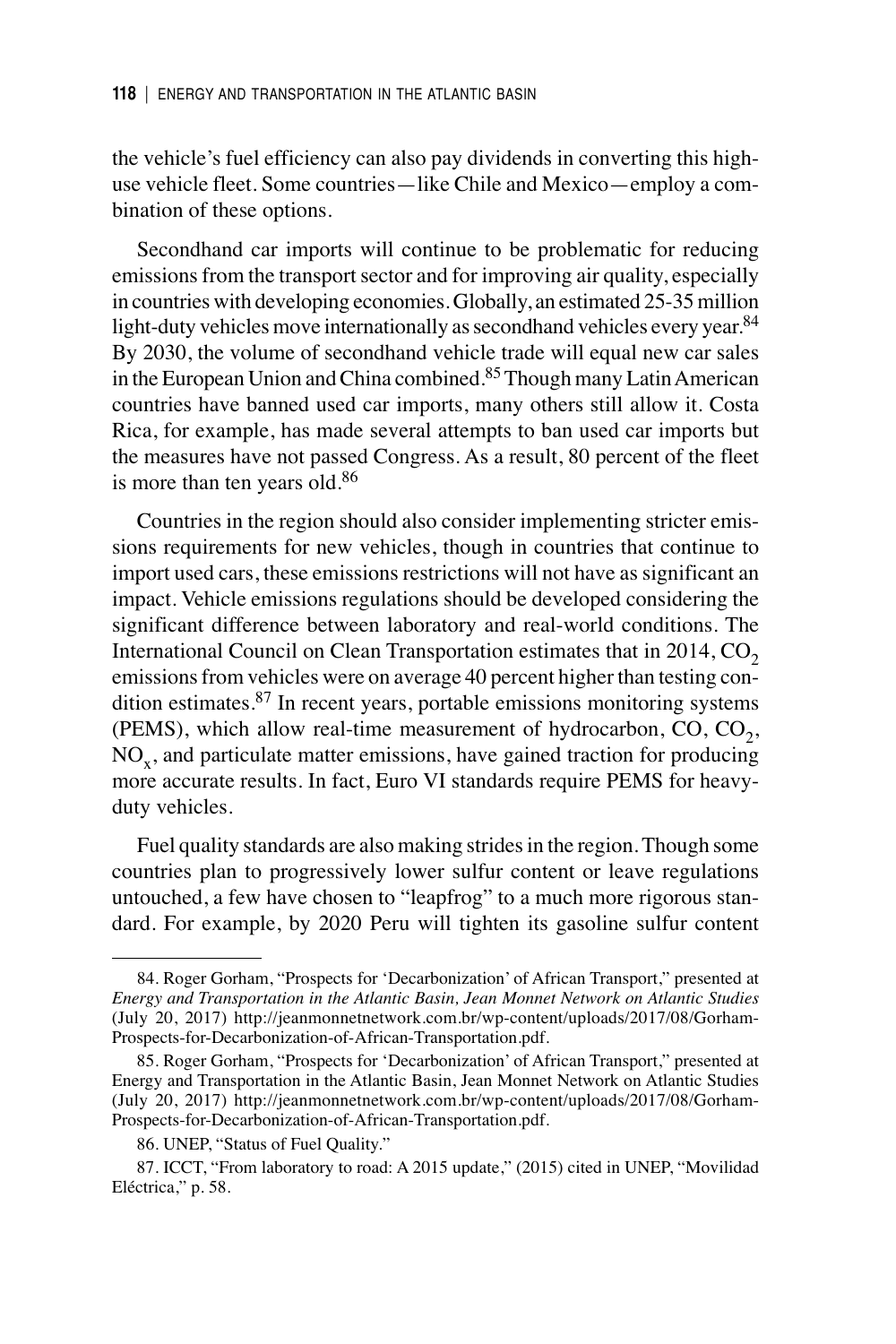restrictions from 501-2500ppm to 31-50ppm and its diesel sulfur content restrictions from >2000ppm to 10-15ppm. Mexico will also significantly restrict sulfur limits in diesel, moving from 351-500ppm to 10-15ppm by 2020. Several countries around the world, including Brazil, also have stricter sub-national regulations.

#### *Using Cleaner or Zero-Carbon Fuels*

## Electric Vehicles

In the longer term, however, to decarbonize the transport sector Latin America will need to vastly expand alternative vehicles markets, particularly EVs. As Latin America's vehicle fleet continues to grow rapidly—with the IEA projecting the fleet will triple by  $2050^{88} - \text{EV}$  expansion is vital to avoid huge increases in demand for fossil fuels and emissions from the transport sector. UNEP estimates that an accelerated rollout of electric mobility in the region would result in emissions reductions of  $1.4$  Gt of  $CO<sub>2</sub>$  and fuel cost savings of US\$85 billion between 2016 and 2050.<sup>89</sup> With about half of its electricity coming from renewable sources, Latin America is particularly well positioned to gain from widespread EV adoption. Even in countries where fossil fuels still make up a large source of electricity generation, EVs can offer huge benefits in terms of urban air quality. As electricity generation from intermittent renewable energy sourceslike wind and solar grows, EVs can also offer an important form of energy storage as vehicle-to-grid technology—when electricity is stored in EV batteries and later fed back to the grid—is further developed.

EV markets are still in a very early stage, and strong policy incentives are needed to promote widespread adoption. The global stock of electric cars surpassed 2 million vehicles in 2016, growing from 1.26 million in 2015 and just  $180,000$  in  $2012.<sup>90</sup>$  Ten countries make up 95 percent of electric car sales; China and the United States are the two largest markets, followed by Norway, the United Kingdom, France, Germany, the Netherlands, and Sweden (see Chapter Three). Electric cars represent more than 1 percent of market share in just six countries—Norway (29 percent), the

<sup>88.</sup> UNEP, "Movilidad Eléctrica," p. 3.

<sup>89.</sup> Ibid., p. 3.

<sup>90.</sup> International Energy Agency, "Global EV Outlook 2017," (2017), p. 5 https://www.iea.org/publications/freepublications/publication/GlobalEVOutlook2017.pdf (accessed July 24, 2017).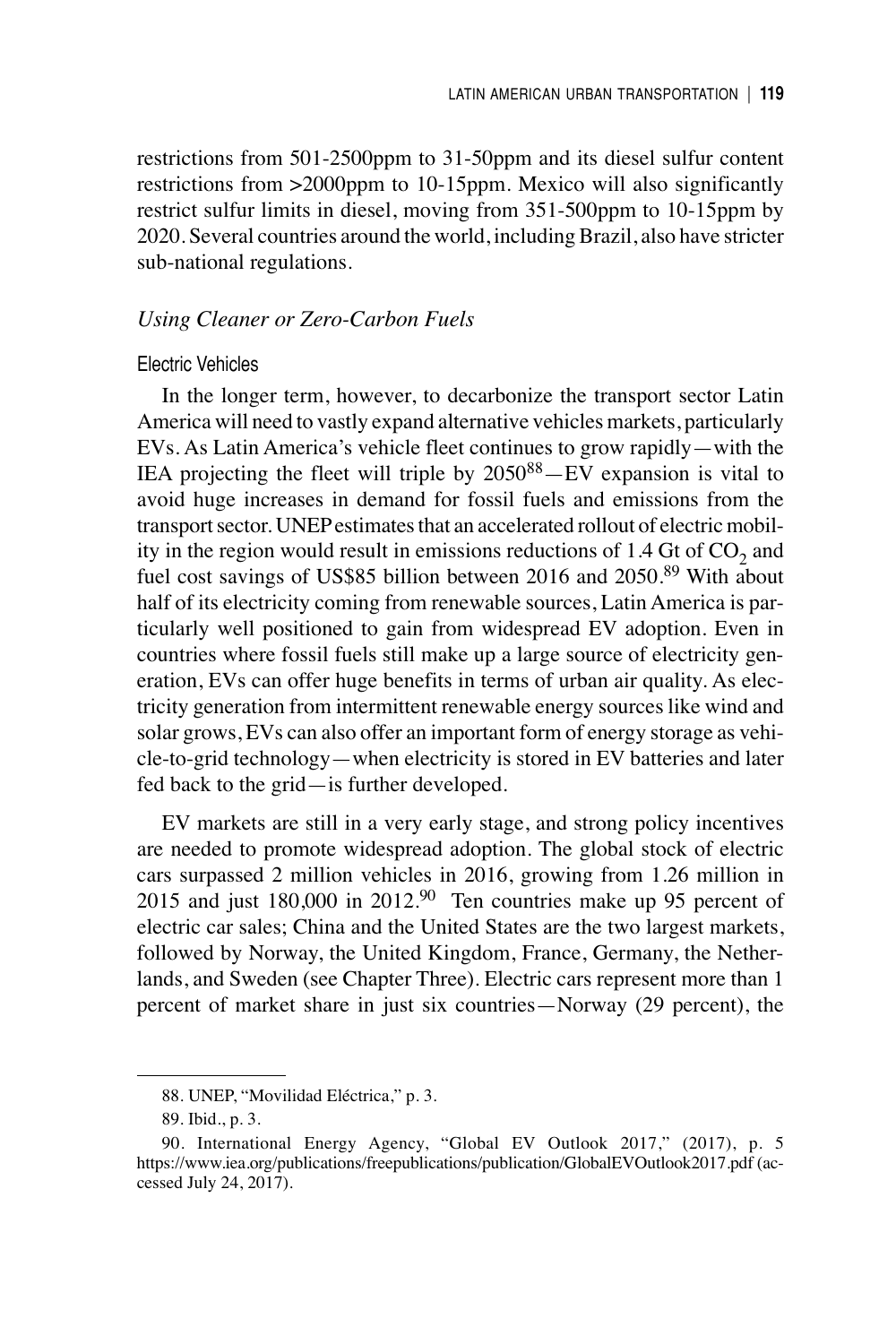Netherlands (6.4 percent), Sweden (3.4 percent), France (~1.5 percent), the United Kingdom ( $\sim$ 1.5 percent) and China ( $\sim$ 1.5 percent).<sup>91</sup>

Latin America faces many barriers to increasing EV uptake with few of the incentives that have spurred sales in other regions (see Table 6). High upfront costs and a lack of public charging infrastructure are the foremost obstacles, although the price difference between electric and conventional vehicles is expected to decrease dramatically in the coming years as lithiumion battery costs fall and the price of conventional vehicles rises with increasingly strict fuel economy demands. Lithium-ion battery costs have dropped drastically in recent years—from US\$1,000 per kilowatt hour (kWh) in 2010 to US\$273/kWh in 2016—and are projected to continue falling.<sup>92</sup> Estimates suggest prices will fall to just US\$73/kWh by 2030.<sup>93</sup> Stricter fuel economy and vehicle emissions standards are also necessary for EVs to compete successfully with conventional vehicles as they incentivize manufacturers to invest in EV technologies. Concerns about grid reliability, competition from other industries, and fuel subsidies also continue to pose significant challenges for EV uptake in the region.

Fuel subsidies have been particularly problematic in Venezuela, Mexico, Ecuador,Argentina, and Colombia (in 2017 Mexico changed itsfuel pricing policies to align domestic fuel prices with international oil prices). These five countries spent US\$29 billion on gasoline and diesel subsidies in  $2013-$ 26 percent of global fuel subsidy spending. <sup>94</sup> When fuel subsidies are in place, the cost per kilometer driven falls, encouraging consumers to choose private transportation over public transportation and preventing the development of alternative vehicles markets. In countries with large fuel subsidies like Mexico, cost per kilometer for conventional vehicles is about US\$0.05, while countries like Uruguay which tax fossil fuels have a cost of more than US\$0.11 per kilometer, according to UNEP.<sup>95</sup> EV costs per kilometer can be as low as US\$0.008, depending on the cost of electricity. In countries like Mexico and Argentina with generous electricity subsidies, EV cost per

<sup>91.</sup> Ibid., p. 12.

<sup>92.</sup> "The Long-Term Outlook for Electric Vehicle Adoption," *Bloomberg Finance*, August 2, 2017 https://bloomberg.cwebcast.com/ses/yHxPvxgMWCQhQn-GScF7pA~~?ek= 26664507-22b1-402c-8798-d8ad89681bad (accessed July 27, 2017).

<sup>93.</sup> Ibid.

<sup>94.</sup> CEPAL (2014) cited in UNEP, "Movilidad Eléctrica," p. 60. ICCT, "From laboratory to road: A 2015 update," cited in UNEP, "Movilidad Eléctrica," p. 58.

<sup>95.</sup> Centro de Estudio de la Regulación Económica de los Servicios Públicos Universidad de Belgrano (2016), cited in UNEP, "Movilidad Eléctrica," p. 61.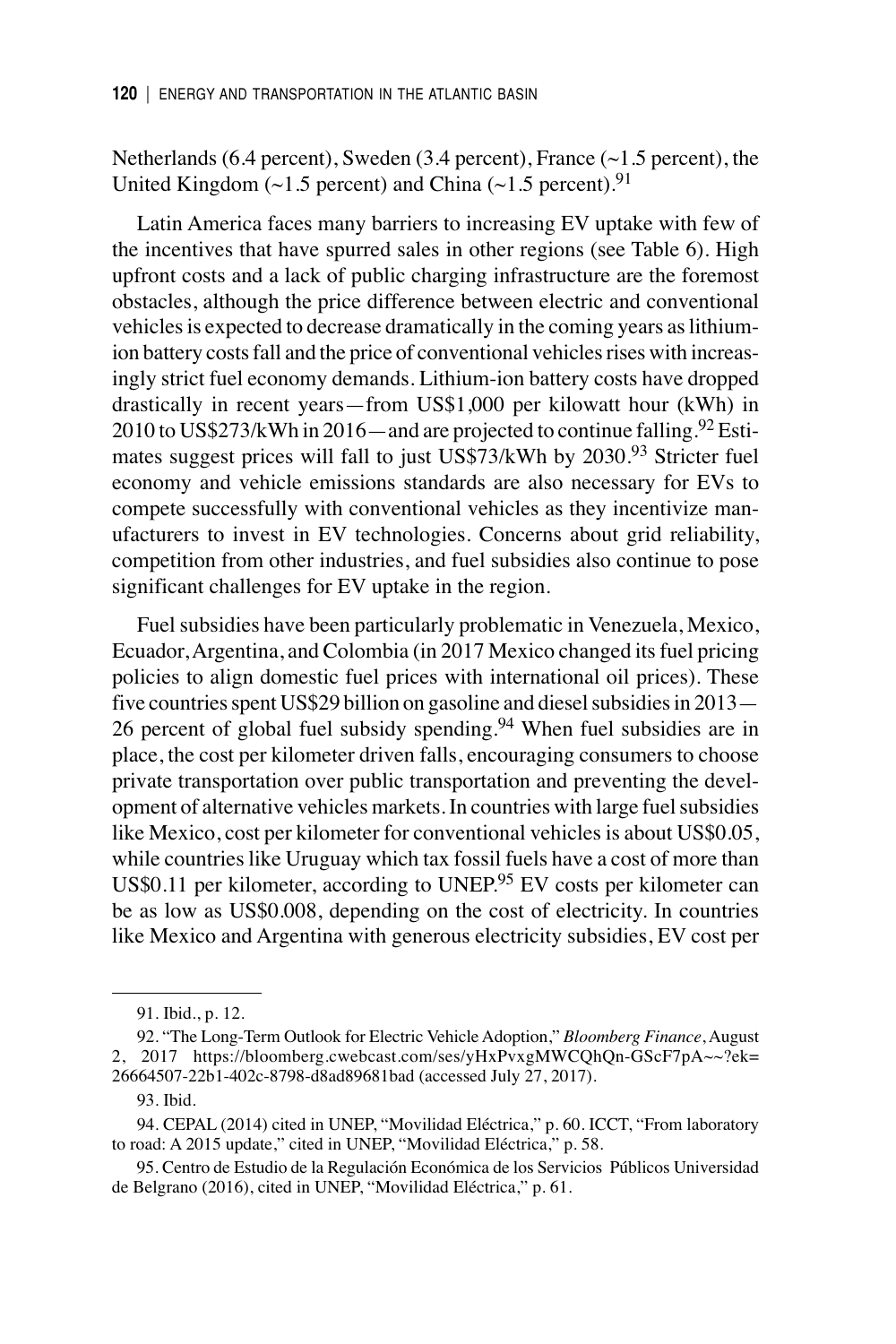kilometer is less than US\$0.01. In countries with high electricity costs like Uruguay, the cost is around US\$0.03 per kilometer.

Many countries in the region have fiscal and non-fiscal incentives in place to encourage the purchase of EVs, though they have not yet been sufficient to meaningfully expand the market.These include a range of measures like tax exemptions or reductions, exemptions from vehicle circulation restrictions, separate electricity metering and lower tariffs for residential vehicle recharging, and access to preferential parking and driving lanes.

Brazil is the region's most important market with almost 4,800 EVs and hybrid EVs (just 300 are 100 percent electric), <sup>96</sup> though expansion has been slow and faces many obstacles. The industry faces strong opposition from Brazil's powerful ethanol lobby and a limited charging network that has expanded slowly due to regulations that prevent power sales by third parties. In Rio de Janeiro, the country's second largest city, there are less than five public EV charging stations.Abill in Brazil'slower house of Congress aims to expand this network by requiring electric utilities to install EV charging stations on public roads as well as in residential and commercial areas. But despite its large size and some promising developments in recent years, like expanded electric bus fleets and more EV brands available for retail purchase, projections for the next ten years show timid growth. Furthermore, unlike in Europe, where battery electric vehicles(BEVs) offerthe greatest prospects for emissions reductions (see Chapter 3), analysis suggests that in Brazil conventional hybrid vehicles would do more to lower emissions than allelectric vehicles. A recent study found that although large-scale BEV penetration (82 percent of sales in 2050) would reduce total primary energy demand, it would increase GHG emissions because the use of ethanol would decline considerably and Brazil would have to increase coal-fired power generation to meet additional electricity demand for cars.<sup>97</sup>

Latin America's second largest country, Mexico, is also a large potential market for EVs with the domestic car market projected to reach seventy million vehicles by 2030.<sup>98</sup> Most of the major EV brands, such as Tesla, Nissan

<sup>96.</sup> "Carro elétrico: o futuro já está entre nós," *Associação Brasileira do Veículo Elétrico* (July 14, 2017) http://www.abve.org.br/noticias/carro-eletrico-o-futuro-ja-esta-entre-nos (accessed July 19, 2017).

<sup>97.</sup> Olivia Brajterman, "Introdução de veículos elétricos e impactos sobre o setor

energético brasileiro" (March 2016) http://www.ppe.ufrj.br/ppe/production/tesis/brajterman.pdf (accessed September 27, 2017).

<sup>98.</sup> Estefanía Marchán and Lisa Viscidi, "Green Transportation—The Outlook for Electric Vehicles in Latin America," *The Inter-American Dialogue* (October, 2015), p. 7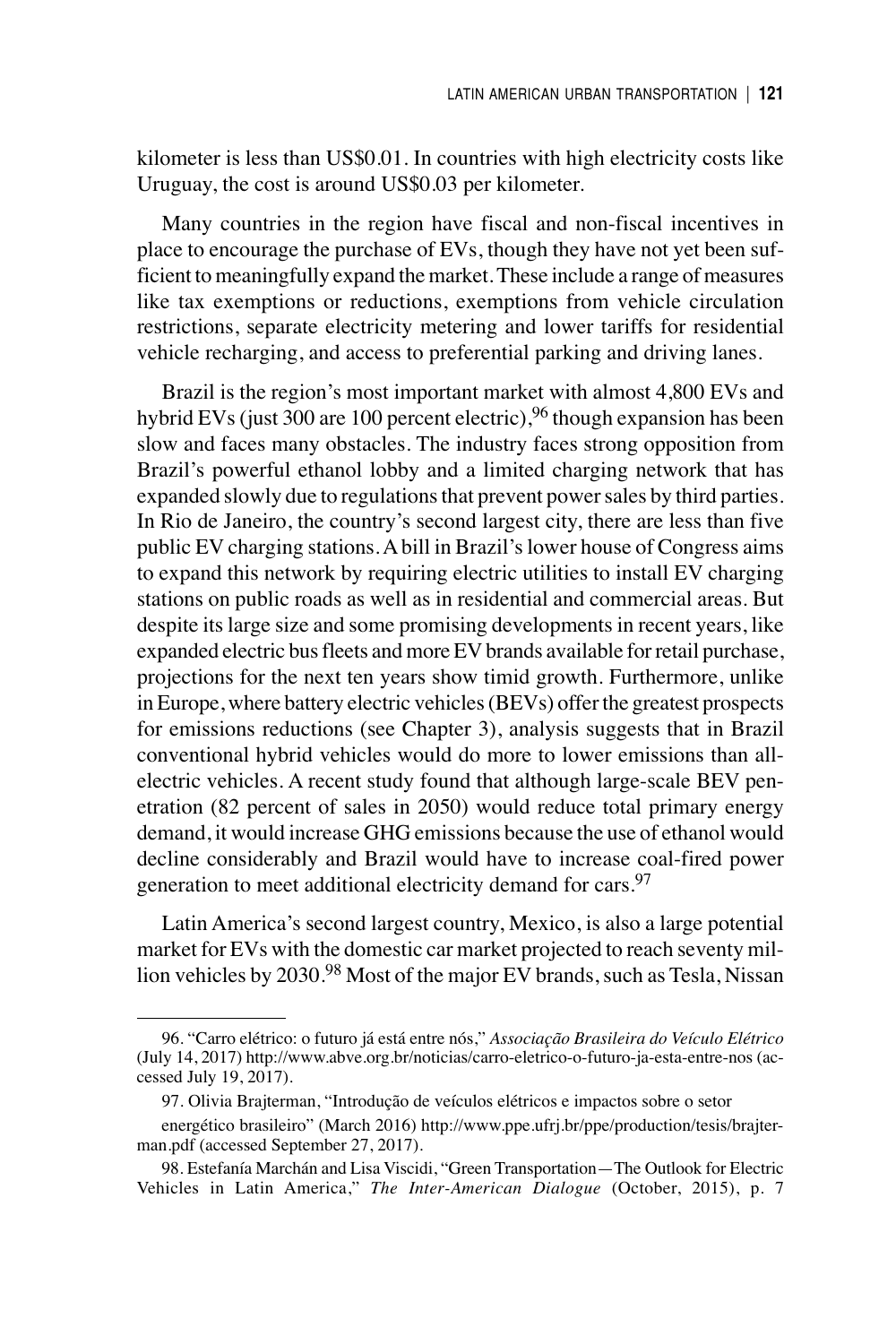LEAF, and the BMW i3 and i8, are available for purchase there, though the current fleet remains small with about five hundred EVs.<sup>99</sup> Mexico offers some incentives to purchase EVs, such as exemption from a new vehicle tax, differentiated electricity tariffs for home charging, and exemption from traffic restrictions. However, for the most part, these incentives are not enough to compensate for the high upfront cost of EVs, limited network of public charging infrastructure, and high and unpredictable cost of electricity.

Costa Rica, the most ambitious LatinAmerican country in terms of GHG emissions reduction goals, is an emerging leader in Latin America in electric mobility. Aiming to reach zero net emissions by 2085, Costa Rica is increasingly focusing on cutting emissions from the transportation sector given that about 80 percent of installed capacity already comes from renewable energy. Its NDC specifically mentions plans to increase electric transportation. A new law that has been proposed for debate in congress would lower the cost of EVs up to 44 percent by reducing the sales tax, consumption tax, and import tax on a sliding scale depending on the price of the vehicle for a period of five years. <sup>100</sup> Costa Rica's electric utility, the Costa Rican Electricity Institute (ICE) recently announced it would purchase a fleet of one hundred EVs and one hundred charging stations to incentivize EV use in the public sector. 101

There is also potential for electric motorcycle, bicycle, and bus growth in the region. LatinAmerica currently has a fleet of 16 million conventional motorcycles, 5 percent of the global market. <sup>102</sup> Electrifying the region's bus fleet is an opportunity to reduce both GHG emissions and short-lived climate pollutants from high-use vehicles. The global stock of electric buses is just 345,000, the vast majority of which are found in China.<sup>103</sup> However, many

101. "Empresa estatal de Costa Rica usará 100 autos eléctricos para fomentar su uso," *Elpais.Cr*, May 5, 2017 http://www.elpais.cr/2017/05/05/empresa-estatal-de-costa-rica-usara-100-autos-electricos-para-fomentar-su-uso/ (accessed July 24, 2017).

http://www.thedialogue.org/wp-content/uploads/2015/10/Green-Transportation-The-Outlookfor-Electric-Vehicles-in-Latin-America.pdf (accessed July 24, 2017).

<sup>99.</sup> "Alto costo y falta de incentivos limitan compra de autos eléctricos," *El Informador*, *Unión Editorialista*, September 10, 2016 http://www.informador.com.mx/tecnologia/2016/ 681425/6/alto-costo-y-falta-de-incentivos-limitan-compra-de-autos-electricos.htm (accessed July 27, 2017).

<sup>100.</sup> "Costa Rica: costo de vehículos eléctricos podría bajar casi a la mitad," *Estrategia y Negocios* (magazine), *OPSA Honduras*, May 22, 2017 http://www.estrategiaynegocios.net/ lasclavesdeldia/1073216-330/costa-rica-costo-de-veh%C3%ADculos-el%C3%A9ctricospodr%C3%ADa-bajar-casi-a-la-mitad (accessed July 27, 2017).

<sup>102.</sup> UNEP, "Movilidad Eléctrica," p. 15.

<sup>103.</sup> International Energy Agency, "Global EV Outlook 2017," (2017), p. 28.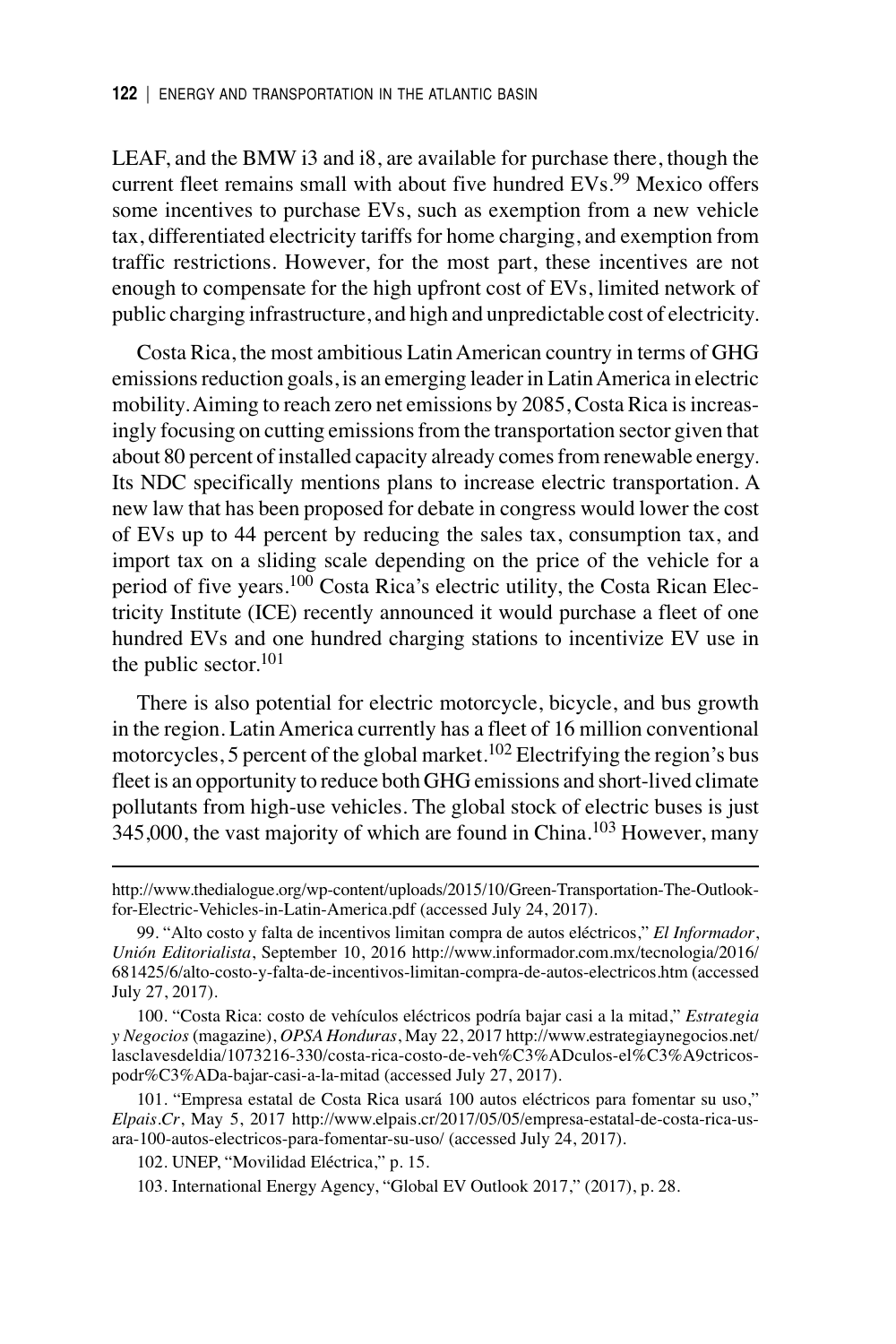| <b>Country</b> | Low-Carbon<br>Power<br>Generation | <b>Emissions</b><br><b>Reduction</b><br>Targets | Road<br><b>Access</b> | <b>Financial</b> | <b>Extensive</b><br><b>Public</b><br><b>Charging</b><br>Incentives Incentives Infrastructure Incentives Incentives | <b>Electricity</b> | Fuel<br>Economy<br>Economic |
|----------------|-----------------------------------|-------------------------------------------------|-----------------------|------------------|--------------------------------------------------------------------------------------------------------------------|--------------------|-----------------------------|
| Colombia       | Yes                               | Yes                                             | Yes                   | Yes              |                                                                                                                    |                    |                             |
| Mexico         |                                   | Yes                                             | Yes                   | Yes              |                                                                                                                    | Yes                | Yes                         |
| <b>Brazil</b>  | Yes                               | Yes                                             | Yes                   | Yes              |                                                                                                                    |                    | Yes                         |
| Chile          |                                   | Yes                                             | Yes                   | Yes              |                                                                                                                    |                    | Yes                         |
| Costa<br>Rica  | Yes                               | Yes                                             | Yes                   |                  |                                                                                                                    |                    |                             |

# **Table 6: Benchmarking Electric Vehicle Conditions in Latin America**

Source: Estefanía Marchán and Lisa Viscidi, "Green Transportation—The Outlook for Electric Vehicles in Latin America," The Inter-American Dialogue (October, 2015), p. 11 http://www.thedialogue.org/wp-content/uploads/2015/10/Green-Transportation-The-Outlook-for-Electric-Vehicles-in-Latin-America.pdf (accessed July 24, 2017) and own elaboration.

Latin American cities—like Bogotá, Medellín, and Mexico City—have begun electric bus pilot projects, and studies based on Quito and Santiago show that electric buses are less costly over their life cycle than hybrid or conventional diesel buses. 104

## **Biofuels**

Biofuels can also be cost-competitive alternative fuel options for longdistance transport, though they still represent an extremely small share of transport sector fuels in the region. In Latin America and the Caribbean, biofuels make up just 6 percent of transport sector fuels,<sup>105</sup> though they are widely used in Brazil. As a result of the country's Pro-Álcool Program, developed in 1975 to reduce dependence on oil imports, more than 70 percent of Brazil's light vehicle fleet is made up of hydrous ethanol and flex-fuel vehicles.<sup>106</sup> Even Brazil's gasoline has a high level of ethanol; the current requirement is a 27 percent ethanol blend.<sup>107</sup> Brazil also mandates biodiesel blending, though on a smaller scale. Due to its widespread use of ethanol,

<sup>104.</sup> UNEP, "Movilidad Eléctrica," pp. 21–22.

<sup>105.</sup> Enerdata (2015), cited in Vergara et al., "Zero Carbon Latin America," p. 34.

<sup>106.</sup> USDA Foreign Agricultural Service, "Brazil Biofuels Annual—Annual Report 2016" (August 12, 2016), p. 16 https://gain.fas.usda.gov/Recent%20GAIN%20Publications/Biofuels%20Annual\_Sao%20Paulo%20ATO\_Brazil\_8-12-2016.pdf (accessed July 25, 2017).

<sup>107.</sup> Ibid., p. 1.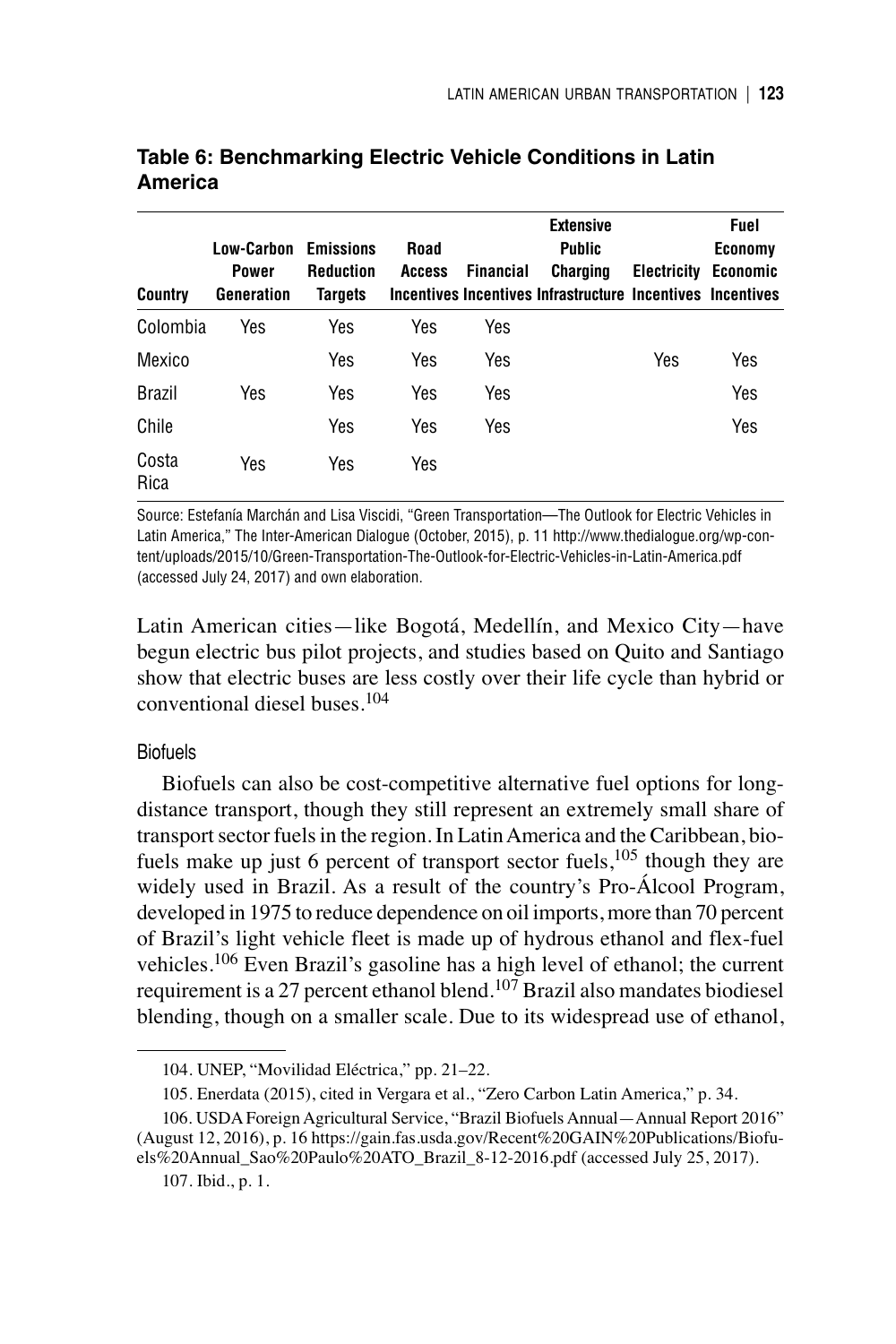| Fuel                                        | <b>CO2</b> emissions factor |
|---------------------------------------------|-----------------------------|
| Gasoline "A" (27 percent anhydrous ethanol) | 2.269 kg/L                  |
| Anhydrous ethanol                           | 1.233 kg/L                  |
| Hydrous ethanol                             | 1.178 kg/L                  |
| Diesel                                      | 2.671 kg/L                  |
| Natural gas                                 | 1.999 kg/m <sup>3</sup>     |

| Table 7: CO2 Emissions Factors by Fuel |  |  |  |  |
|----------------------------------------|--|--|--|--|
|----------------------------------------|--|--|--|--|

Source: Ministério do Meio Ambiente (Brasil) - Secretaria de Mudanças Climáticas e Qualidade Ambiental, "1º Inventário Nacional de Emissões Atmosféricas por Veículos Automotores Rodoviários," (January 2011), p. 35 http://www.anp.gov.br/wwwanp/images/Emissoes-Atmosfericas-1Inventariodeemissoes.pdf (accessed July 24, 2017).

Brazil's oil demand is much lower than average for the size of its economy and population.Argentina,Colombia, Ecuador, Panama, Paraguay, and Peru also have ethanol blend mandates, biodiesel blend mandates or both. Other countries in the region, like Chile, have blending targets but not mandatory blending levels.

Biofuels provide reductions in vehicle emissions and resulting health benefits—a recent study by the Getulio Vargas Foundation estimates that biodiesel emits 57 percent less pollutants and a 5 percent biodiesel blend avoids about two thousand premature respiratory disease deaths per year. 108 Yet there is disagreement as to whether biofuels lower net GHG emissions. While emissions per liter of fuel are much lower (see Table 7), when emissions from land use change are taken into account some studies find that GHG emissions nearly double over thirty years from using corn-based ethanol. <sup>109</sup> Others find as much as a 48 percent reduction in lifecycle GHG emissions from corn-based ethanol.<sup>110</sup> Sugarcane and canola-based ethanol, more commonly used in Latin America, are much more efficient, offering greater emissions reductions. Cellulosic materials like switchgrass and agricultural waste offer even greater efficiency and lower emissions, though the process of converting them into fuel is more difficult and costly.

<sup>108.</sup> Danielle Nogueira, "Biodiesel emite 57% menos gases poluentes, diz FGV," O Globo, September 16, 2012 https://oglobo.globo.com/economia/biodiesel-emite-57-menosgases-poluentes-diz-fgv-6096296 (accessed July 24, 2017).

<sup>109.</sup> Vergara et al., "Zero Carbon Latin America," p. 34.

<sup>110.</sup> "Ethanol Vehicle Emissions," *Alternative Fuels Data Center, US Department of Energy* (March 16, 2017) https://www.afdc.energy.gov/vehicles/flexible\_fuel\_emissions.html (accessed July 24, 2017).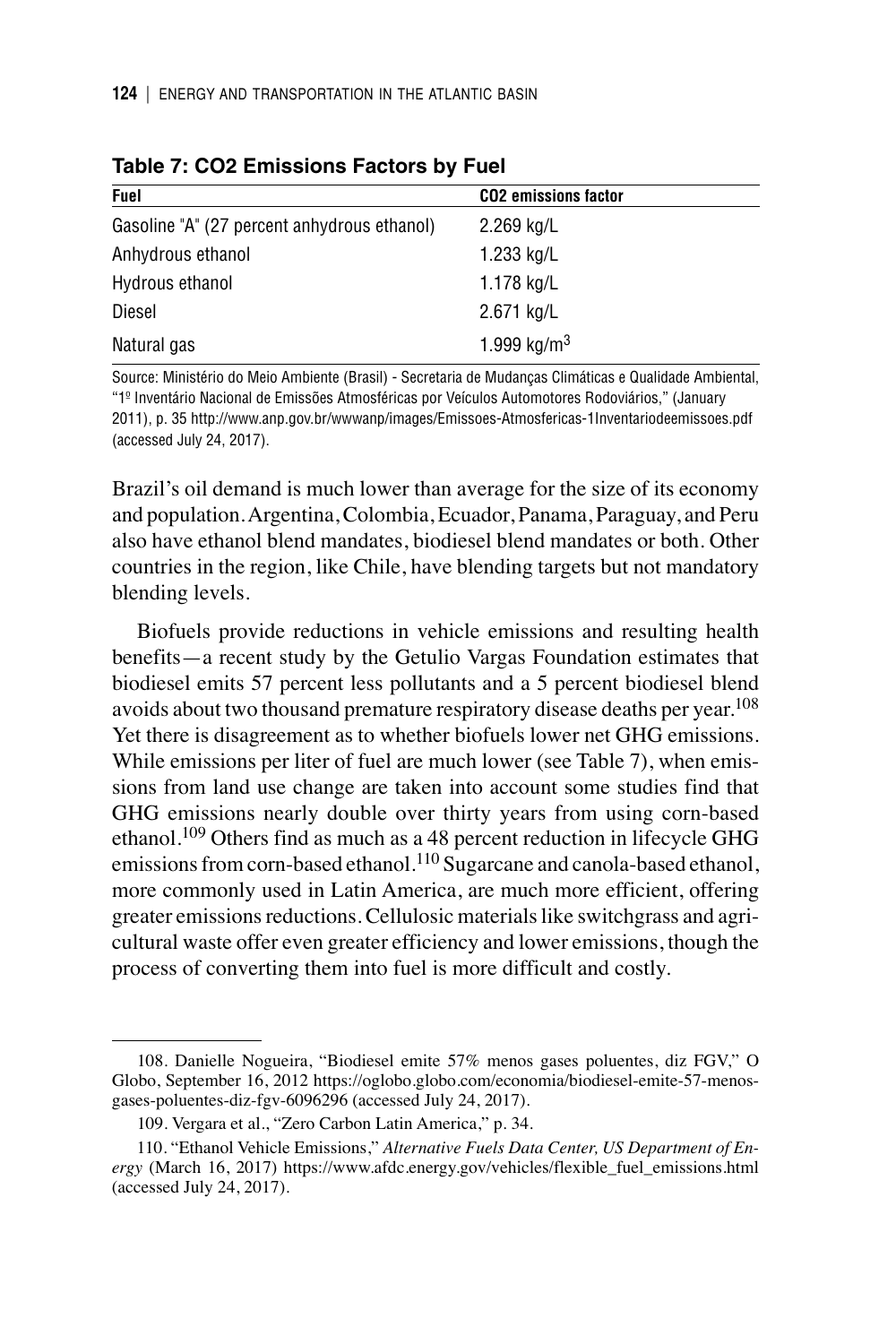Natural Gas Vehicles

Natural gas vehicles also offer significant  $CO<sub>2</sub>$  reductions, though they may result in a net increase if fugitive emissions (leaks) are significant. Compared to gasoline, estimatesindicate that natural gas offers 6-11 percent lower lifecycle GHG emissions.<sup>111</sup> GHG emissions from CNG and LNG are very similar, but CNG offers a slight benefit in terms of emissions reductions as its production uses less petroleum.

In LatinAmerica, natural gas represents just 2 percent of transport sector fuels, though Argentina and Brazil have sizable fleets and Bolivia's fleet is growing rapidly. <sup>112</sup> Argentina has about 1.7 million natural gas vehicles in circulation with approximately 2,500 natural gas service stations and an average of 15,000 vehicles per year are converted from gasoline to compressed natural gas (CNG).<sup>113</sup> As Argentina has reduced longstanding fossil fuel subsidies and the gap between natural gas and gasoline prices has narrowed, the country has seen a drop-off in vehicle conversions. To compete, natural gas prices need to be about one third the price of gasoline as they require more frequent fueling and an upfront investment for conversion.<sup>114</sup> Further scheduled natural gas price increases in Argentina leave little room for this market to expand in the near term. Although Bolivia's fleet remains small, its free natural gas conversion program has led to rapid growth. Between 2006 and 2016, the country's fleet grew to 350,000 vehicles using CNG as a primary fuel—a 722 percent increase. 115

# **Conclusion**

Providing adequate transportation is one of the greatest policy challenges facing most Latin American countries. Transportation — from individuals commuting to work to trucks carrying goods across the country for export—

<sup>111.</sup> "Natural Gas Vehicle Emissions," *Alternative Fuels Data Center, US Department of Energy* (April 12, 2017) https://www.afdc.energy.gov/vehicles/natural\_gas\_emissions.html (accessed July 24, 2017).

<sup>112.</sup> Enerdata (2015), cited in Vergara et al., "Zero Carbon Latin America," p. 34.

<sup>113.</sup> Carlos Arbia, "Posible quita de subsidios pone en riesgo la continuidad del GNC para autos particulares," *Infobae*, May 10, 2017 http://www.infobae.com/economia/2017/ 05/10/el-gobierno-eliminaria-la-utlizacion-de-gnc-en-los-autos-particualres/ (accessed July 25, 2017).

<sup>114.</sup> Ibid.

<sup>115.</sup> "EEC-GNV Reports Continued Success with Bolivia's CNG Vehicle Conversions," NGV Global News, May 3, 2016 http://www.ngvglobal.com/blog/eec-gnv-reports-continued-success-with-bolivias-cng-vehicle-conversions-0503 (accessed July 25, 2017).